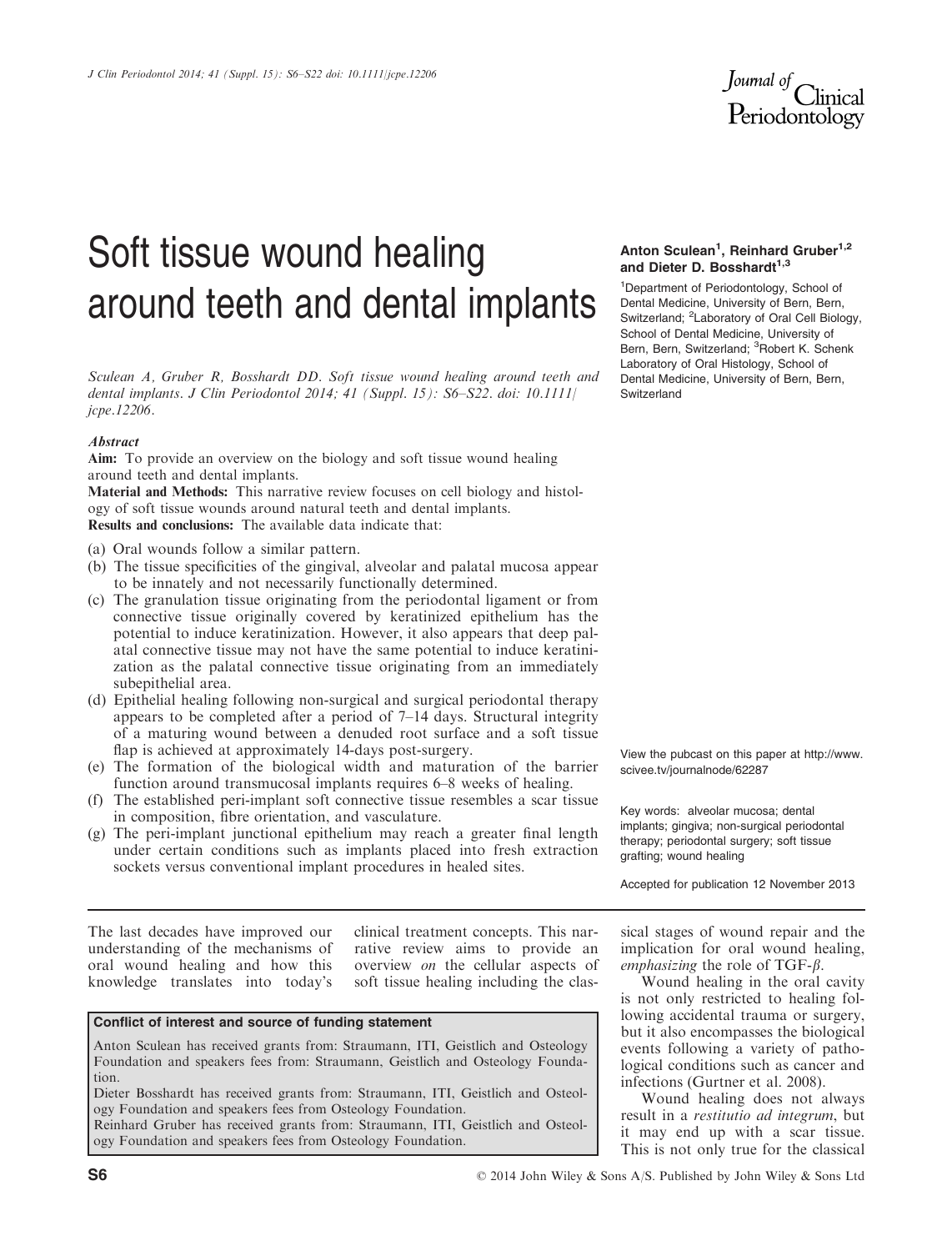skin injury, but also relevant for the healing following periodontal surgery. Embryonic and foetal wounds, however, have a much higher potential to regenerate.

The aim of this review was to provide an overview on the most important biologic events during healing of soft tissue wounds in the oral cavity as related to teeth and dental implants. This review will, however, not address the biological events during healing of hard tissues associated with periodontitis or periimplantitis.

# Cell biology of soft tissue healing

Periodontal repair can be achieved, periodontal regeneration remains a challenge (Bosshardt & Sculean 2009). The overall goal is to provide patients with a less invasive, fast, save and predictable therapy that reestablishes a healthy periodontal situation to maintain the teeth. To achieve this goal, surgical techniques have been refined and biomaterials and growth factors are applied to support the natural process of wound healing and repair/regeneration (Susin & Wikesjo 2013, Bosshardt 2008, Sculean et al. 2008, Kaigler et al. 2011, Stavropoulos & Wikesjo 2012). Advances in periodontal therapy were usually based on the deep understanding of the fundamental cellular processes of periodontal regeneration and repair – basically, to provide optimal local conditions, thus enhancing the regeneration process. In the following a brief summary of the basic biological aspects of soft tissue healing is provided.

Most information on soft tissue healing comes from studies with epidermal also termed cutaneous or skin wound healing. Much less is known about the cellular aspects of soft tissue healing in the oral mucosa (see below). Therefore, it is currently assumed that wound healing represents a conserved process while the cellular processes of periodontal and peri-implant soft tissue repair resemble, at least partly, the healing of skin wounds (Wikesjö & Selvig 1999, Polimeni et al. 2006). This assumption might, however, provoke criticism, for example, because scar formation occurs less in the oral cavity than in skin wounds (see below).

On the other hand, the examples provided here may offer the scientific basis to determine, if the respective mechanisms also account responsible for periodontal repair or even regeneration. Today, sophisticated preclinical models are available, for example allowing to understanding the involvement of a particular cell type in wound healing, or tracking one particular cell type in the ongoing process of wound healing. Novel developments in analytical methodology such as genomics and proteomics have opened the door for a better understanding of the molecular regulation of the complex wound healing process.

Summarizing the current knowledge on wound healing is beyond the scope of this review, here referring to the existing excellent literature (Martin 1997, Singer & Clark 1999, Gurtner et al. 2008, Shaw & Martin 2009, Nauta et al. 2011). Instead, we highlight some aspects that appear to be relevant for periodontal and peri-implant soft tissue healing – as it should help to understand the clinical consequences of current periodontal treatment concepts. Moreover, the cellular basics of general wound healing should provide inspiration to further improve or develop treatment strategies for soft tissue repair and regeneration as relates to teeth and dental implants. The next sections will focus on the following aspects:

- Provide a brief summary of the classical stages of wound repair
- Compare healing of oral soft tissues with "classical" skin wound healing
- Summarize the role of innate and adaptive immunity in soft tissue wound healing
- Provide our current understanding on the genetic basis of wound healing exemplified by TGF- $\beta$ and associated genes.

#### Brief summary of the classical stages of wound repair

The *haemostatic phase* is initiated by tissue injury including defects after periodontal surgery (Dickinson et al. 2013). The defect site is sealed rapidly off by the forming blood clot that basically originated from blood coagulation. Extravasated platelets are activated and aggregate together with other blood-derived cells such as neutrophils and red blood cells in the blood clot, also termed blood coagulum. The main component of the extracellular matrix is the newly formed fibrin meshwork that also includes other proteins for cell adhesion such as fibronection and vitronetin (Clark et al. 2004, Reheman et al. 2005). This conglomerate of cells and the fibrin-rich matrix is frequently termed "provisional extracellular matrix" as it will be later replaced by the granulation tissue. The formation of the blood clot is also the kick-start for the recruiting of inflammatory cells into the defect site. The *inflammatory phase* parallels Oral soft tissue healing **S7** 

the haemostatic phase. Neutrophils are attracted by chemokines, the complement system, and by peptides released during cleavage of fibrinogen (Kolaczkowska & Kubes 2013). Extravasation and migration of cells in the surrounding tissue is controlled by endothelial cells (Shi & Pamer 2011, Kolaczkowska & Kubes 2013). Neutrophils and monocytes appear at defect sites within one and 24 h respectively. Neutrophils clean the wound site as they kill invading bacteria and release proteases before they are removed via phagocytosis. Macrophages are a heterogeneous population, as they can be involved in inflammation (M1-macrophages) but also switch to an anti-inflammatory "M2a" phenotype (Mantovani et al. 2013, Novak & Koh 2013). In general, resolution of inflammation is a controlled process involving lipid mediators (Serhan et al. 2008). The primarily catabolic inflammatory process is transient, but crucial for the following steps of the anabolic phase of "new tissue formation".

The phase of new tissue formation is initiated by the formation of the "granulation tissue", a morphologic term that reflects the highly vascularized tissue made of fibroblast and an extracellular matrix. The transition of the catabolic to the anabolic phase requires activation of a complex process involving at least three cell types: endothelial cells, fibroblasts and the epithelial cells. The cellular origins are partially resolved: (i) Endothelial cells, required for the formation of new capillaries, can be derived from endothelial cells of the original blood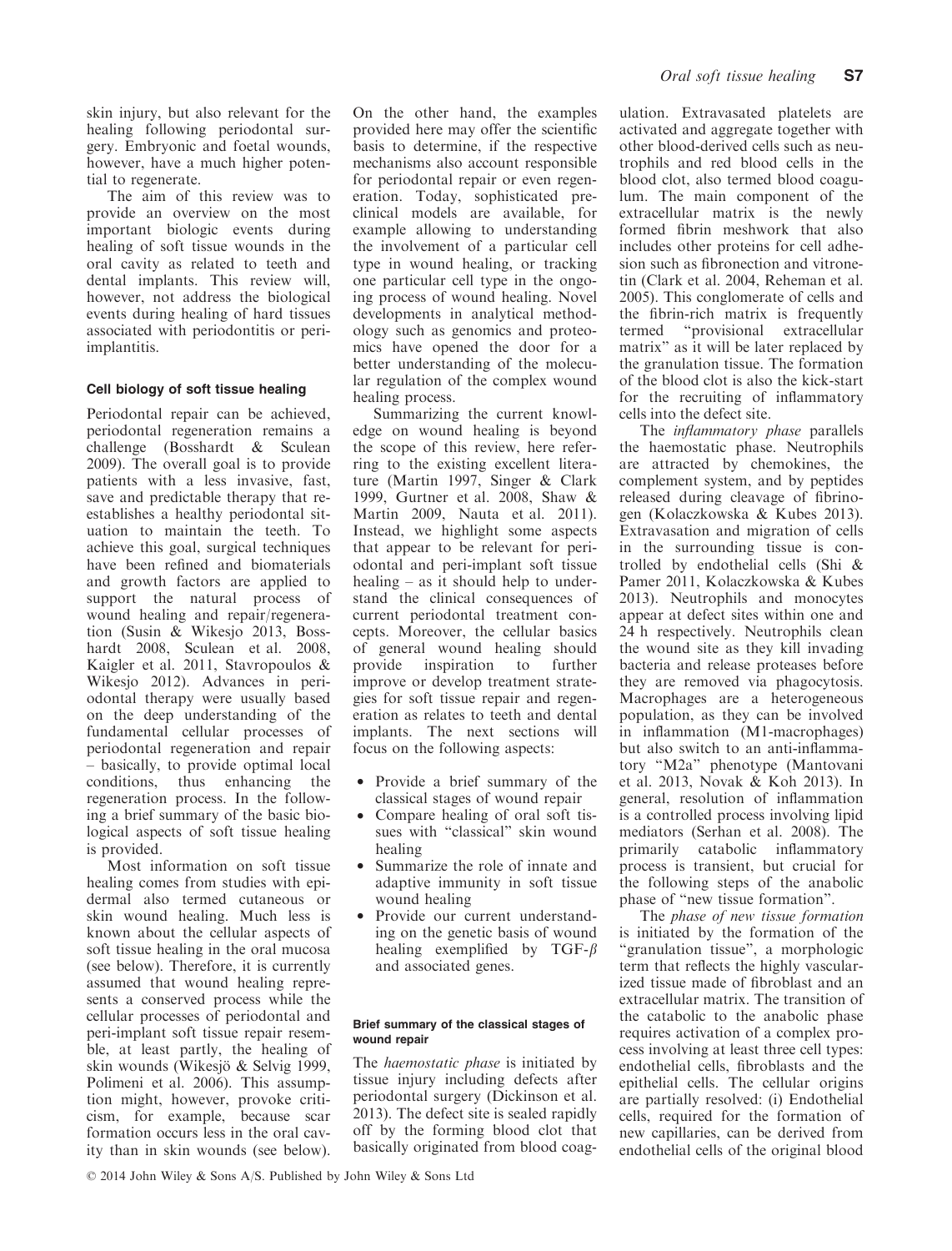vessels but also from the circulating endothelial progenitors (Potente et al. 2011). (ii) Fibroblasts can be derived from the connective tissue in the wound edges, from monocyte-derived fibrocytes (Grieb et al. 2011, Reilkoff et al. 2011), from vessel-derived pericytes (Grieb et al. 2011) and possibly also by a process termed epithelialmesenchymal transition (Weber et al. 2012). (iii) Epithelial cells originate from the keratinocytes at the wound edges, but at least in the skin, stem cells of the hair follicle can contribute to the re-epithelialization (Blanpain & Fuchs 2009, Cordeiro & Jacinto 2013). A proportion of the fibroblasts achieve a phenotype that resembles smooth muscle cells (Tomasek et al. 2013). These myofibroblasts can draw the wound edges together and are thus critical components of wound healing (Klingberg et al. 2013).

The long-term remodelling phase that ends up with scar tissue starts with the resolution phase. Most of the myofibroblasts, fibroblasts, endothelial cells and macrophages undergo apoptosis, leaving the collagen-rich extracellular matrix containing only a few cells. The signals leading to cell group suicide are not clear (Hinz 2007). Also, we have to accept that besides the aesthetic drawbacks of a scar tissue, also the biomechanical capacity is less than it was before injury. Scar tissue formation, also termed fibrosis, is the main pathological factor of a variety of pathologies linked with inflammation. Fibrosis, seen in the liver, lung, heart, kidney and skin, is a significant global disease burden. The pathophysiology of fibrosis, however, remains an enigma (Meneghin & Hogaboam 2007). Thus, great effort is paid on the control of scarring, basically to avoid scar formation (Wynn & Ramalingam 2012). In periodontal wound healing, subepithelial connective tissue grafts can end up with a dense tissue, which is considered to provide long-term stability of the area (Thoma et al. 2011, Santagata et al. 2012). Therefore, it is reasonable to suggest that a dense and stable soft tissue can bear clinical advantage.

## Compare oral with "classical" skin wound healing

First, it is necessary to summarize studies comparing oral with skin

wound healing. For example, mouse oral wound healing can be faster than skin wounds, at least following an experimental mucosa incision or tongue excision respectively (Sciubba et al. 1978, Szpaderska et al. 2003b). Also in pig models, injured oral mucosa showed reduced scar formation compared to skin incisions (Wong et al. 2009). Moreover, pig oral mucosal wounds showed similar molecular composition and clinical and histological scar scores to human oral mucosal wounds (Wong et al. 2009). However, in mouse models with punch biopsies in the scalp and palate, oral healing was slower than dermal repair, likely because of persisting inflammatory stimuli (Nooh & Graves 2003). In the latter study, epithelial and connective tissue bridging of excisional wounds was delayed compared to dermal wounds and also neutrophils were more abundant in the oral than in the skin wounds (Nooh & Graves 2003). Interestingly, the inflammatory cytokine IL-1 plays a role in oral wound healing, but not in dermal wound healing, likely because IL-1 is necessary to control the defence mechanisms against commensal bacteria in the oral cavity (Graves et al. 2001). Taken together, the majority of studies indicate that oral mucosa likely heals faster and with less scar tissue than do skin wounds. The underlying mechanisms remain a matter of speculation but may include aspects unique to the oral cavity such as the presence of saliva with its well-recognized biological activities (Zelles et al. 1995, Schapher et al. 2011). For example, the cutaneous and bone healing of sublingual sialadenectomized mice was slower than that of sham-operated controls (Bodner et al. 1991a, b). Importantly, palatal wound healing is delayed in desalivated rats and larger wounds are more sensitive to desalivation than smaller wounds (Bodner et al. 1992, 1993). Overall, the search for explanations why oral mucosa heals faster and with less scar tissue formation than skin wounds continues.

## Summarize the role of innate and adaptive immunity in soft tissue wound healing

Mice lacking neutrophils or macrophages can efficiently heal skin wounds, as long as microbial infection is controlled (Martin et al.<br>2003) Thrombocytonenic mice Thrombocytopenic exhibited altered wound inflammation but no delay in dermal wound healing (Szpaderska et al. 2003a). Mast cell-deficient mice are characterized by a decrease in neutrophils but no other aspects of wound healing (Egozi et al. 2003, Nauta et al. 2013). Taken together, it seems that neither of the inflammatory cells is essential for wound healing when the defects are not challenged by microbial or other contamination. Thus, the models not necessarily represent the clinical scenario of the wound site after periodontal surgery. Moreover, there may be functional redundancies between various cells types. Inflammation usually provokes slower healing and more scarring (Martin & Leibovich 2005). Thus, reducing the inflammatory response in a defect site might have a beneficial impact on wound healing (Martin & Leibovich 2005).

Wound healing was enhanced by the depletion of T helper and cytotoxic lymphocytes (Efron et al. 1990) and in athymic nude mice that lack a normally developed T cell (Barbul et al. 1989). T-cells are heterogeneous, suggesting the existence of a population that stimulates wound healing. For example, mice lacking a population of dendritic epidermal T cells exhibit a delay in wound closure (Jameson et al. 2002, Havran & Jameson 2010). B-cells are also involved in wound healing (Nishio et al. 2009). For a review on the mechanisms by which the immune system regulates wound healing see Park & Barbul (2004). Overall, there is increasing evidence that lymphocytes are involved in the control of wound healing – clearly more details are wanted, in particular with regard to periodontal soft tissue healing.

## Genetic basis of wound healing exemplified by  $TGF-\beta$  and associated genes

Understanding wound healing at the molecular level provides the scientific basis to develop targeted strategies mainly with the intension to overcome delayed wound healing or to control excessive scar formation. For example, TGF- $\beta$ 1 has pleiotropic functions; including increased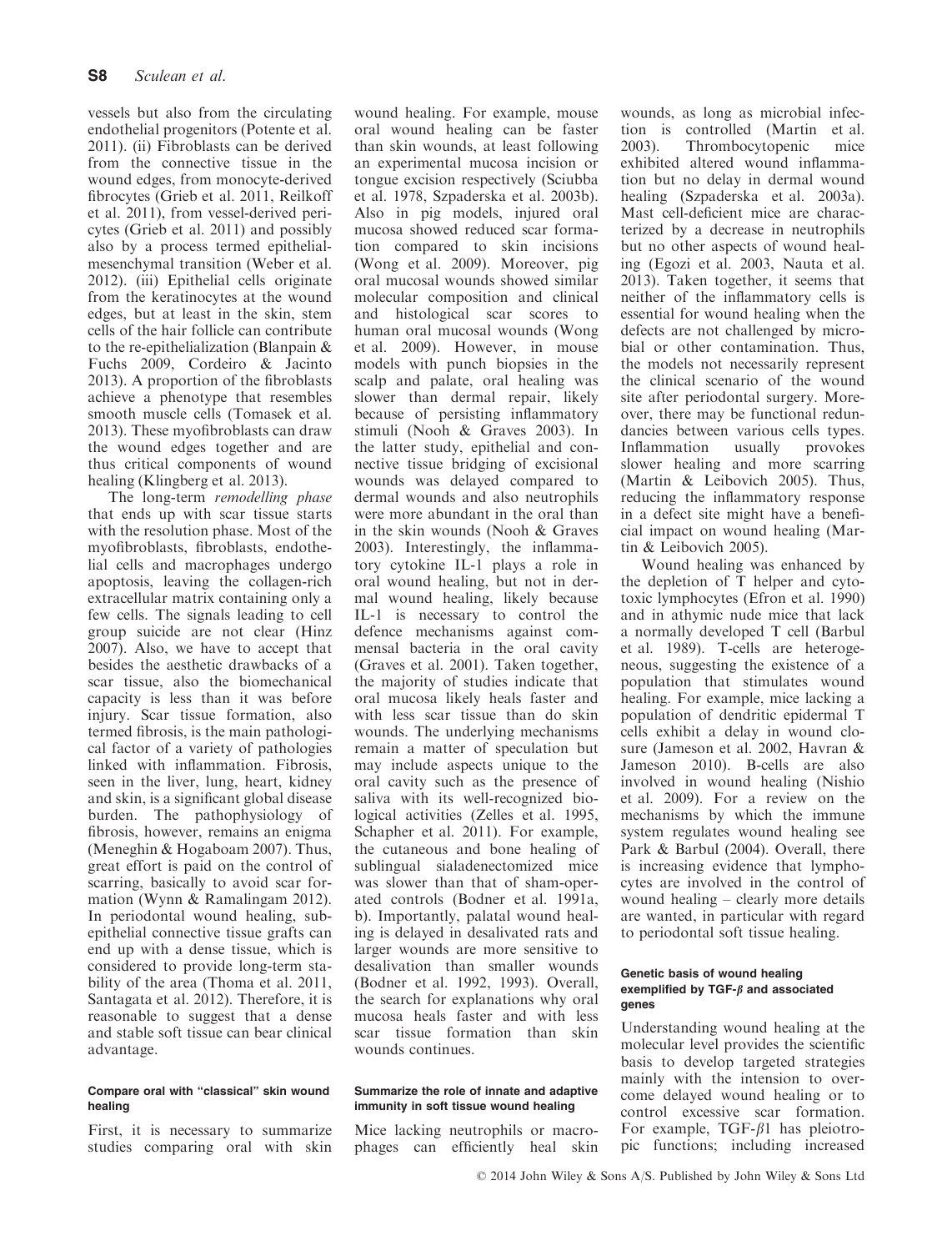collagen synthesis by fibroblasts and their conversion into myofibroblasts, also with gingival cells (Hong et al. 1999, Sobral et al. 2011). In TGF- $\beta$ 1-deficient mice, early skin wound healing proceeded almost normally (Brown et al. 1995). However, mice that lack Smad3, which transduces signals from TGF- $\beta$ , show accelerated cutaneous and palatal wound healing compared with wild-type mice (Ashcroft et al. 1999, Jinno et al. 2009). Targeting of Smad3 with small interfering RNA also accelerates wound-healing and inhibits wound contraction in palatal mucoperiosteal wounds (Yoneda et al. 2013). Moreover, IFN- $\gamma$  knockout mice exhibited an accelerated wound healing and there seems to be a crosstalk with  $TGF-\beta$  signalling pathways (Ishida et al. 2004). Over-

all, these and other (Liaw et al. 1998, Padmakumar et al. 2012, Zhang et al. 2012, Guo et al. 2013) genetic models have helped to reveal role of TGF- $\beta$  in wound healing and to use these pivotal aspects to design targeted therapies that may also support periodontal wound healing. TGF- $\beta$  is exemplified as one out of multiple factors that are key regulators of wound healing. For the other molecules involved in wound healing see the recent reviews (Martin 1997, Singer & Clark 1999, Gurtner et al. 2008, Shaw & Martin 2009, Nauta et al. 2011). It is not the intention of this part to review the clinical application of the respective molecules such as platelet-derived growth factor-BB (Hollinger et al. 2008) and basic fibroblastic growth factors (bFGF or FGF-2) (Murakami 2011).

## Healing of soft tissue wounds at natural teeth

This section will attempt to provide the biological background of soft tissue healing around natural teeth and to give an overview on the most important histological events following non-surgical and various periodontal surgical procedures.

#### Role of connective tissue and sulcular environment in determining epithelial differentiation

The question whether the specificity of the epithelium is determined by

hereditary mechanisms rather than by functional adaptation has been elegantly investigated in monkeys by Karring et al. (1971). Following excision of the buccal crevicular epithelium adjacent to the maxillary and/or mandibular premolars, mucoperiosteal flaps were raised, separate pedicles of gingiva and alveolar mucosa prepared and the flaps were transposed and sutured. Furthermore, free palatal grafts including epithelium and lamina propria, were transplanted to the maxillary and/or mandibular alveolar mucosa. The experimental procedures were designed to yield observation periods of 5 and 14 days, 1–8, 10 and 12 months.

The histological evaluation indicated that during the early wound healing period (e.g. 5-day grafts) the superficial layers of the epithelium were desquamated and an abundance of mitoses was present in the basal layers of gingival and alveolar mucosal transplants. Epithelial proliferation started from the edges of the grafts and the adjacent tissues, while regeneration of the supraalveolar connective tissue appeared to be initiated within the periodontal ligament. At 14 days the entire surface of the grafts was already covered with a thin layer of epithelium. At 30 days, the transplanted grafts were completely covered by a thin epithelium layer but displayed identical tissue characteristics to those of the corresponding control tissues. After 2 months, the grafted tissue demonstrated clinical and histological features identical to those of the respective donor tissues. Moreover, both the clinical and the histological findings have indicated that the tissue specificities of the gingival, alveolar and palatal mucosa were conserved after heterotopic transplantation, thus suggesting that the clinical and structural features of these tissues are rather genetically than functionally determined.

The finding that after complete excision of the keratinized tissues surrounding the teeth (e.g. free and attached gingiva) a zone of gingiva will always reform, was later corroborated in animals and humans (Wennström et al. 1981, Wennström 1983, Wennström  $&$  Lindhe 1983). In all these studies a narrow zone of gingiva was always observed to regenerate following complete excision (e.g.

gingivectomy). Interestingly, at 9 months following surgery, complete excision of the gingival unit appeared to lead to a wider zone of attached gingiva compared to a "flap-excision" approach (Wennström 1983). This finding was explained by the more pronounced formation of granulation tissue originating from the periodontal ligament space following "gingivectomy" than<br>following the "flap-excision" following the "flap-excision" approach.

Further evidence for the pivotal role of gingival connective tissue in determining epithelial differentiation has been provided by a subsequent animal study where free connective tissue grafts were transplanted from either gingiva (test) or non- keratinized alveolar mucosa (controls), into areas of the alveolar mucosa (Karring et al. 1975b). The grafts were implanted into pouches created in the connective tissue of the alveolar mucosa as close as possible to the overlying epithelium. Following a period of 3–4 weeks, the transplants were exposed by removal of the overlying epithelium, thus allowing epithelialization from the surrounding non-keratinized alveolar mucosa. The clinical and histological evaluation after a healing period between 1 and 12 months has shown that the gingival connective tissue grafts became covered with keratinized epithelium, displaying the same characteristics as those of normal gingival epithelium, while the alveolar mucosa transplants were covered<br>with non-keratinized epithelium. non-keratinized epithelium. These findings indicate that the specificity of these epithelia is genetically determined and their differentiation is mainly dependent on stimuli from the underlying connective tissues. They also suggest that the granulation tissue proliferating from the alveolar mucosa will produce a nonkeratinized epithelium, whereas that originating from the supra-alveolar connective tissue or from the periodontal ligament will lead to a keratinized epithelium. These observations in animals were later also confirmed in humans (Edel 1974, Edel & Faccini 1977).

In a first study, 14 free palatal connective tissue grafts without epithelium were transplanted to partialthickness sites prepared in patients with an inadequate width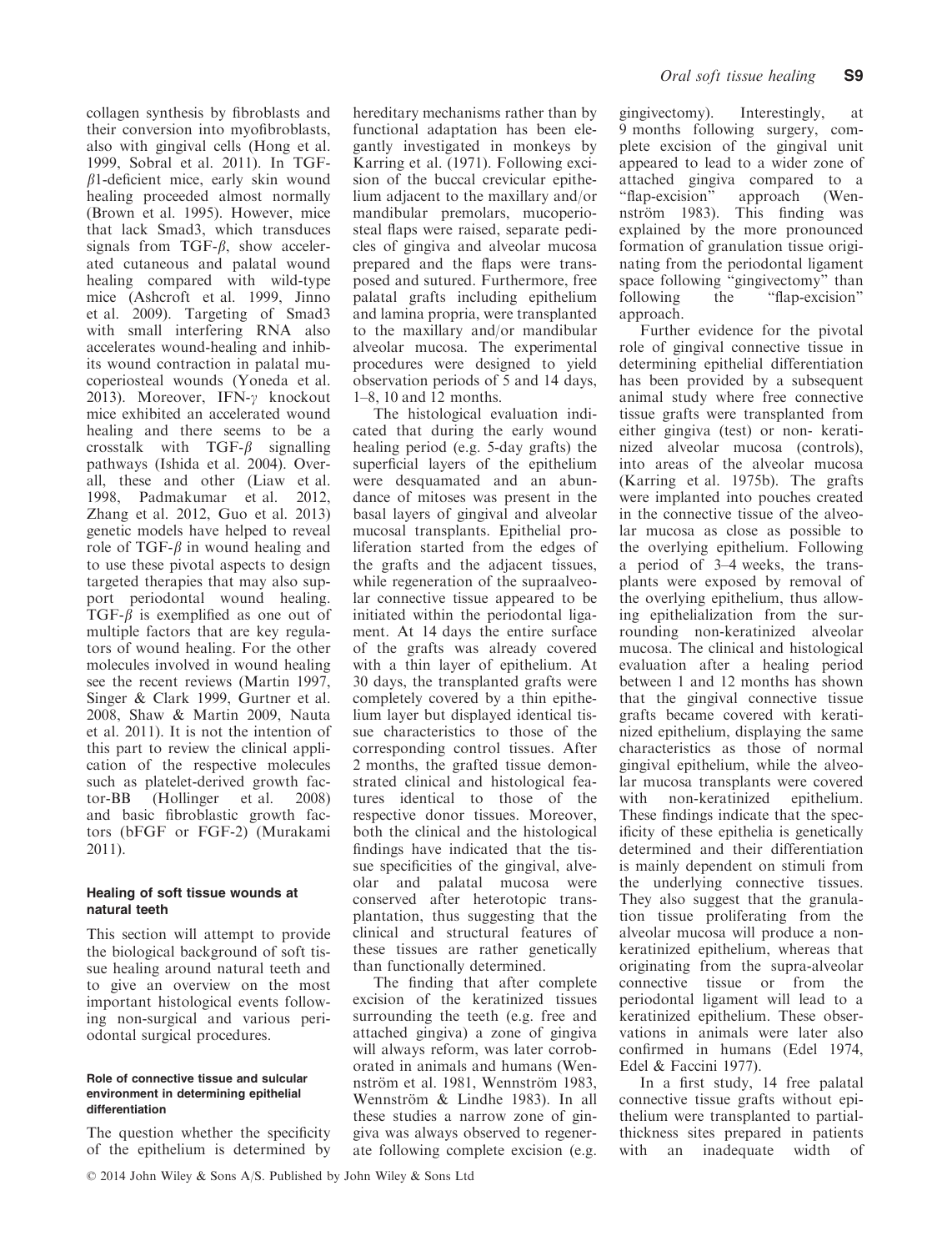attached gingiva (Edel 1974). It was reported that clinically, the graft surfaces appeared keratinized after already 2 weeks and an increase in the width of keratinized tissue occurred. A subsequent study has evaluated histologically 10 connective tissue grafts transplanted to partial-thickness sites (Edel & Faccini 1977). Eight grafts were completely free of epithelium, while two grafts had one thin layer of retained epithelium oriented at the apical edge of the graft. The grafts were placed in a way to be in contact with both keratinized and non-keratinized mucosa. The histological evaluation has demonstrated that at 24 weeks, the epithelium covering the gingival connective tissue grafts displayed keratinization with a normal architecture. Interestingly, in the two cases where a keratinized epithelial border was left on the grafts, an epithelial down-growth between the graft and the recipient site was observed indicating no apparent advantage of leaving a border of keratinized epithelium on a graft transplanted in an area where alveolar mucosa was originally present.

An important question, which still needs to be definitely clarified, is related to the possible differences inherent in deep and superficial connective tissue in determining epithelial keratinization. In a nicely designed experiment, a thick palatal epithelial-connective tissue graft was excised and split into two thinner grafts (e.g. one epithelial-connective tissue graft and one connective tissue graft) (Ouhayoun et al. 1988). The grafts were transplanted into contra-lateral areas lacking keratinized mucosa. Following a healing period of 3 months, biopsies were excised and examined by means of routine histology, immunofluorescence and gel electrophoresis. The results have shown that while the epithelial-connective tissue grafts displayed histological and biochemical characteristics of keratinized mucosa (e.g. gingiva) the deep connective tissue grafts expressed features belonging to both keratinized and non-keratinized mucosa. These observation appear to suggest that deep palatal connective tissue, may not have the same potential to induce keratinization of non-keratinized epithelial cell as the palatal connective tissue originating from an immediately subepithelial area. Comparable findings in humans were also reported by others indicating that palatal connective tissue grafts or free gingival grafts transplanted into areas of non-keratinized mucosa may not always develop the characteristics of keratinized mucosa (Bernimoulin & Schroeder 1980, Bernimoulin & Lange 1973, Lange & Bernimoulin 1974). On the other hand, it is interesting to note that despite the fact that the connective tissue underlying the epithelium appears to determine the characteristics of the overlying epithelium, the sulcular epithelium is not keratinized. The question whether the sulcular environment may influence keratinization of sulcular epithelium has been evaluated in two animal experiments (Caffesse et al. 1977, Caffesse et al. 1979b).

In a first experiment, 24 intrasulcular mucoperiosteal flaps were raised by blunt dissection on the buccal aspect of individual teeth including also the approximal papillae of the tooth (Caffesse et al. 1977). Subsequently, a split thickness flap was prepared in the alveolar mucosa apical to the flap, by removing the epithelium and a thin layer of connective tissue. The flaps were then folded and sutured in a way that the sulcular epithelium became exposed to the oral cavity. Following surgery, biopsies were taken to allow for observation periods of 1 h to 8 weeks. The findings have indicated that the sulcular epithelium has the potential for keratinization and that the contact to the tooth appears to determine the lack of keratinization of the sulcular epithelium. In another experiment, the influence of the sulcular environment on the keratinization of the outer surface gingival epithelium was evaluated (Caffesse et al. 1979b). Mucoperiosteal flaps were raised on the buccal aspect of experimental teeth, without including the approximal papillae and inverted in order to place the outer surface epithelium in contact with the tooth. The experimental time intervals varied from 1 h to 60 days. The results have shown that the outer surface epithelium may change its morphology to a non-keratinized epithelium devoid of deep rete pegs when placed in close contact with the tooth and displayed anatomical characteristics of sulcular epithelium. It thus appears that the sulcular environment has the capability of controlling the keratinizing potential of the outer surface gingival epithelium.

The question whether an inflammatory process may influence epi-<br>thelial keratinization is still keratinization is still controversially discussed. Results from experimental studies in animals have failed to show that an experimentally induced acute or chronic inflammation of gingival connective tissue may modify the induced-keratinized sulcular epithelium, or the normally keratinized oral gingival epithelium, if bacterial plaque is removed regularly (Nasjleti et al. 1984, Caffesse et al. 1985). On the other hand, the reduction of gingival inflammation by means of systemic antibiotics, local plaque control and scaling and subgingival scaling may facilitate keratinization of sulcular epithelium (Bye et al. 1980, Caffesse et al. 1980, Caffesse et al. 1982). Furthermore, histological, immunofluorescence, electron microscopic observations in humans have also indicated that, in the presence of an inflammatory process, alterations of gingival epithelia may occur (Levy et al. 1969, Ouhayoun et al. 1990, Tonetti et al. 1994).

Taken together, the available data indicate that the granulation tissue originating from the periodontal ligament or from connective tissue originally covered by keratinized epithelium has the potential to induce keratinization. The question whether a deep palatal connective tissue has the same potential to induce keratinization of non-keratinized epithelial cell as the palatal connective tissue originating from an immediately subepithelial area may bear clinical relevance and should be clarified in further studies.

# Soft tissue healing following non-surgical periodontal therapy

Several histological studies in animals and humans have evaluated the healing after root planing and soft tissue curettage. Novaes et al. (1969) have performed gingival curettage on the labial side of upper incisors in dogs and observed that the epithelial attachment was re-established after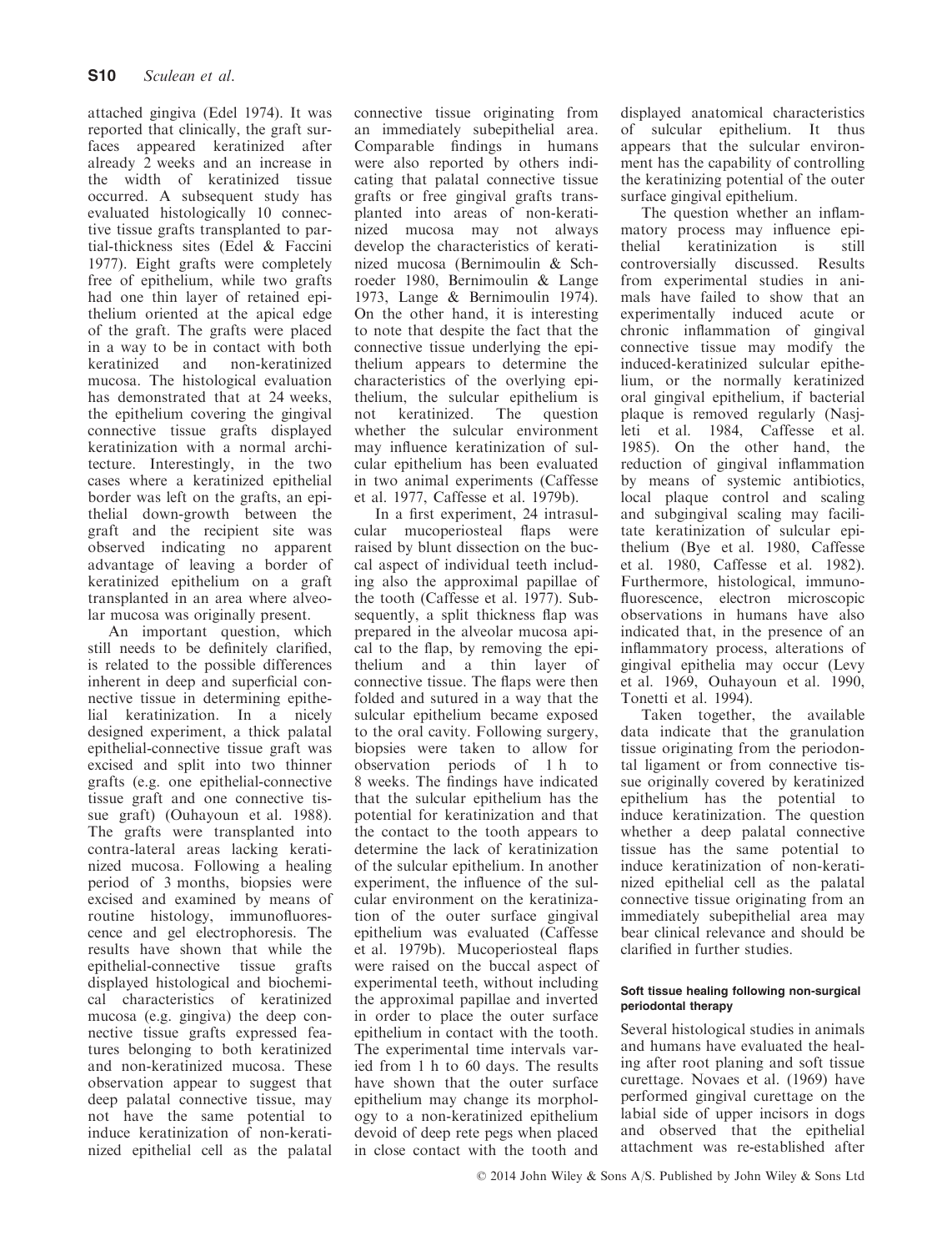6 days and remained at the cementum-enamel junction until the end of the experiment. Stahl et al. (1971) have treated 80 suprabony pockets in 60 adult patients suffering from periodontitis by means of curettage and root planing. The histological analysis has indicated that at one week after curettage, an epithelial lining was already present in all investigated specimens. The early stage after curettage was characterized by an increase in an acute inflammatory infiltrate. However, after a healing period of 8 weeks, the inflammatory infiltrate appeared to be similar in distribution and degree to that observed in non-treated control samples.

Waerhaug (1978) has studied the healing of the dento-epithelial junction following subgingival plaque control in 39 biopsies from 21 patients. Following removal of subgingival calculus and plaque and a healing period varying from 2 weeks to 7 months, block biopsies were harvested and analysed histologically. The histological analysis revealed that a normal dento-epithelial junction has been routinely reformed in areas from which subgingival calculus and plaque has been removed. The new dento-epithelial junction appeared to be completed within a period of 2 weeks.

The healing following periodic root planing and soft tissue curettage has been evaluated in a non-human primate model (Caton & Zander 1979). The soft tissue curettage of the pocket wall and marginal gingiva was extended apical to the bottom of the clinical pocket to remove the entire pocket epithelium. The procedure was repeated at 3, 6 and 9 months after the initial root planing and curettage. The histological evaluation has demonstrated that in all cases the healing occurred through formation of a long junctional epithelium along with no connective tissue attachment.

Similar findings have been recently reported in humans following non-surgical therapy performed with the aid of a dental endoscope. Besides the observation that at 6 months following therapy the healing was characterized by a long junctional epithelium, complete removal of calculus and plaque was associated with a lack of histological signs of inflammation (Wilson

et al. 2008). Taken together, the available histological evidence indicates that the healing following non-surgical periodontal therapy is characterized by epithelial proliferation, which appears to be completed after a period of 7–14 days after treatment. Complete removal of calculus and plaque was associated with a limited or complete lack of inflammation.

## Soft tissue healing following periodontal surgical procedures

# Gingivectomy

The sequential healing events following gingivectomy have been evaluated by Novaes et al. (1969). Immediately after surgery, a haemorrhage is present. At 2 days, a thick clot covered the entire wound and a slight epithelial migration at the apical margin of the wound was observed. At 4 days, the blood clot still covered the major part of the wound surfaces, but the epithelial proliferation was clearly visible from the oral epithelium and epithelial attachment cells. At 1 week, the wound surface was usually completely epithelized and the sulcus reformed but keratinization and the reformation of rete pegs was only detected at 16 days. Wound maturation was still detectable until 38 days, when no differences between the treated areas and the pristine sites were detected.

# Flap surgery

Several studies have evaluated the healing following full thickness and partial thickness flaps. Overall, the healing follows the same pattern and is characterized by the formation of a blood clot between the soft and hard tissues. The adherence mediated by the blood clot between the soft and hard tissues appears to be weak and does not seem to be able to hold them together (Kon et al. 1969). At 6 and 7 days, an inflammatory reaction and an increase in vascularization of the remaining connective tissue and flap can usually be observed. At this stage, the flap is still more prone to separation from the subjacent tissues when tension is applied. At 12 days, the flap is reattached to the bone and tooth, while the oral gingival epithelium appears to be keratinized. The rete pegs are of a normal shape. At around 4 weeks, the flap is re-attached to the tooth by dense, organized, connective tissue. At 5 weeks, the tissues appear to be completely regenerated and do not show differences compared to pristine sites. Comparable findings have been also reported by Caffesse et al. (1984) and Kon et al. (1984). Bone resorption always occurs following elevation of full thickness and partial-thickness flaps. Despite the observation that partial thickness flaps may result in less bone loss compared to the elevation of full- thickness flaps, they do not seem to completely prevent bone loss (Fickl et al. 2011).

The strength of the flap attachment to the tooth during healing following periodontal surgery was evaluated by Hiatt et al. (1968). At 2 and 3 days following surgery, 225 g of tension on the silk suture placed through the margin of the flap was needed to separate the flap from the tooth and the bone and increased to 340 g at 1 week. Once the epithelial attachment was severed, the fibrin beneath the connective tissue surface appeared to offer very limited mechanical resistance. At 2 weeks, the suture was pulled through the gingival margin with a force of 1700 g, which separated the flap only partially from the tooth. At 1 month, the flap could not be mechanically separated from the tooth, but a split within the epithelium at the point of stress was<br>observed microscopically. These observed microscopically. findings indicate that the initial attachment of the flap to the tooth was through the epithelium while the fibrin layer did not appear to significantly contribute to the retention of the flap. Moreover, a proper readaptation of the mucoperiosteal flap to the root surface appeared to inhibit epithelial proliferation and down-growth. The findings have also suggested that the strength of the epithelial attachment to the root is greater than the attachment between cells. These findings were later corroborated by Wikesjö et al. (1991) suggesting that connective tissue attachment to dentin is mediated by adsorption of plasma proteins to the surface and subsequent development and maturation of the fibrin clot (Wikesjö et al. 1991).

Taken together these data indicate that the tensile strength of the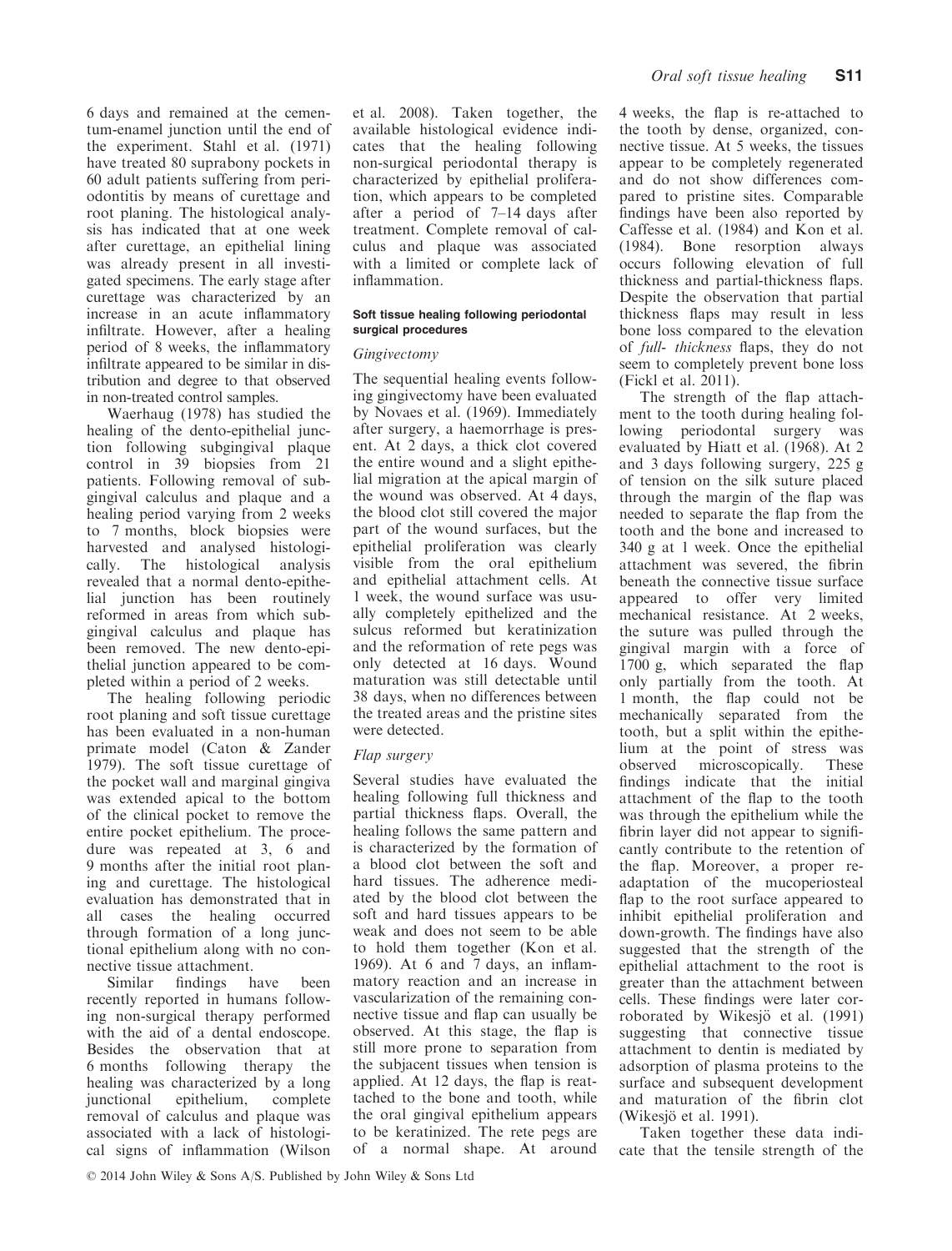tooth-soft tissue interface still appears vulnerable to mechanical trauma at 7-day post-surgery. At approximately 14 days post-surgery, a structural integrity of a maturing wound between a denuded root surface and a mucogingival flap, which can sufficiently withstand mechanical trauma, is achieved. These observations, in turn point to the critical role of passive flap adaptation and of suturing to allow undisturbed wound maturation.

Mörmann & Ciancio (1977) have evaluated the effect of various types of surgical procedures on the gingival capillary blood circulation by means of fluorescein angiography. The circulation changes observed suggested that flaps receive their major blood supply from their apical aspects. The full thickness incision in clinically healthy gingiva revealed that the blood supply had predominantly caudocranial direction from the vestibule to the gingival margin. Moreover, the findings have also indicated that flaps should be broad enough at their base to include major gingival vessels and pointed to the importance of ensuring a tension-free re-adaptation to avoid dehiscence. Furthermore, partial thickness flaps should not be too thin in order to include more blood vessels and avoid necrosis. Later studies have demonstrated that during the elevation of a mucoperiosteal flap the connection of the gingivo-periosteal plexus with the periodontal ligament vascular plexus is severed and significant vascular trauma is induced, especially in the inter-dental areas (Nobuto et al. 1989, McLean et al. 1995). These findings have been later confirmed in a series of studies evaluating gingival blood flow by means of laser Doppler flowmetry after different periodontal surgical procedures (Donos et al. 2005, Retzepi et al. 2007a,b).

The results have shown that the blood flow decreased immediately following anaesthesia and remained at lower values compared to baseline immediately following flap surgery. The gingival flow presented an overall increase in comparison to baseline values until the 7th days following surgery at the inter-dental and alveolar mucosa sites. At 15 days, however, the blood flow values were again similar to baseline. The findings have also indicated that

the location of the incisions and the use of surgical techniques intending to preserve the inter-dental tissues (i.e. simplified papilla preservation flap) may be associated with faster recovery of the gingival blood flow post-operatively compared with the modified Widman flap (Donos et al. 2005, Retzepi et al. 2007a, b).

# Healing following denudation techniques

The healing following full thickness and split thickness flaps used in mucogingival surgery to increase the width of attached gingiva has been evaluated in several animal experiments (Staffileno et al. 1966, Karring et al. 1975a, Pustiglioni et al. 1975, Kon et al. 1978). The origin and development of granulation tissue following periosteal retention and denudation procedures has been evaluated in monkeys by Karring et al. (1975a). The findings have shown that following periosteal exposure and denudation of the alveolar bone, the granulation tissue originated from the residual periosteal connective tissue, periodontal ligament, bone marrow spaces and the adjacent gingiva and alveolar mucosa. During the initial stages of healing, resorption of the labial and buccal bone took place and the amount of bone loss was influenced by the thickness and structure of the labial or buccal bone. Generally, the resorption was most severe following the denudation technique, while the loss of crestal bone was generally smaller with the periosteal retention procedure than following the complete exposure of bone. Moreover, with the denudation technique, a larger portion of the marginal areas was filled with granulation tissue deriving from the periodontal ligament. Granulation tissue derived from the remaining or adjacent gingival connective tissue or the periodontal ligament appeared to be covered by keratinized epithelium, whereas that originating from the connective tissue of the alveolar mucosa was covered by non-keratinized epithelium. After 1 month, the free gingiva was regenerated and exhibited a shallow gingival crevice. In the injured mucosa, delicate elastic fibres reappeared in the regenerated tissues after 1–2 months and displayed similar histological characteristics to those of the pristine alveolar mucosa and probably originated from the intact alveolar mucosa. Generally, no predictable increase in the width of the gingiva was found after any of the two methods.

Taken together, the results suggest that the success or failure to extend the width of keratinized tissue by surgical means is unpredictable and depends on the origin of the granulation tissue. It may thus be suggested that the use of transplants is a more predictable method for increasing the width of keratinized tissue.

# Healing following soft tissue grafting

Free gingival grafts or free connective tissue grafts have been introduced in periodontal therapy to increase the width of the attached gingiva and to prevent or treat gingival recessions (Gargiulo & Arrocha 1967, Oliver et al. 1968, Sullivan & Atkins 1968, Staffileno & Levy 1969, Sugarman 1969, Edel 1974, Edel & Faccini 1977, Caffesse et al. 1979a). The sequential events of the healing and revascularization of free gingival grafts when placed over periosteum has been evaluated in monkeys by Oliver et al. (1968). Following preparation of a periosteal recipient bed in the maxillary and mandibular anterior region in monkeys, free gingival grafts were obtained from the buccal attached gingiva in the premolar area. The grafts were placed over the periosteum and sutured to the adjacent interproximal tissue, attached gingiva and interproximal tissue. Animals were sacrificed to allow observation periods at 0, 2 4, 5, 7, 8, 11, 14, 17, 21, 28 and 42 days. The histological evaluation revealed that the healing of free gingival grafts can be divided into three phases: (i) Initial phase (0–3 days) characterized by a thin layer of fibrin separating the periosteum from the graft and degeneration of epithelium and desquamation of the outer layers. (ii) Revascularization phase (4–11 days) characterized by minimal resorption of the alveolar crest, proliferation of fibroblasts into the area between the graft and periosteum. At 5 days all the graft epithelium was degenerated and desquamated. At the same time, a thin layer of new epithelial cells proliferated over the graft from the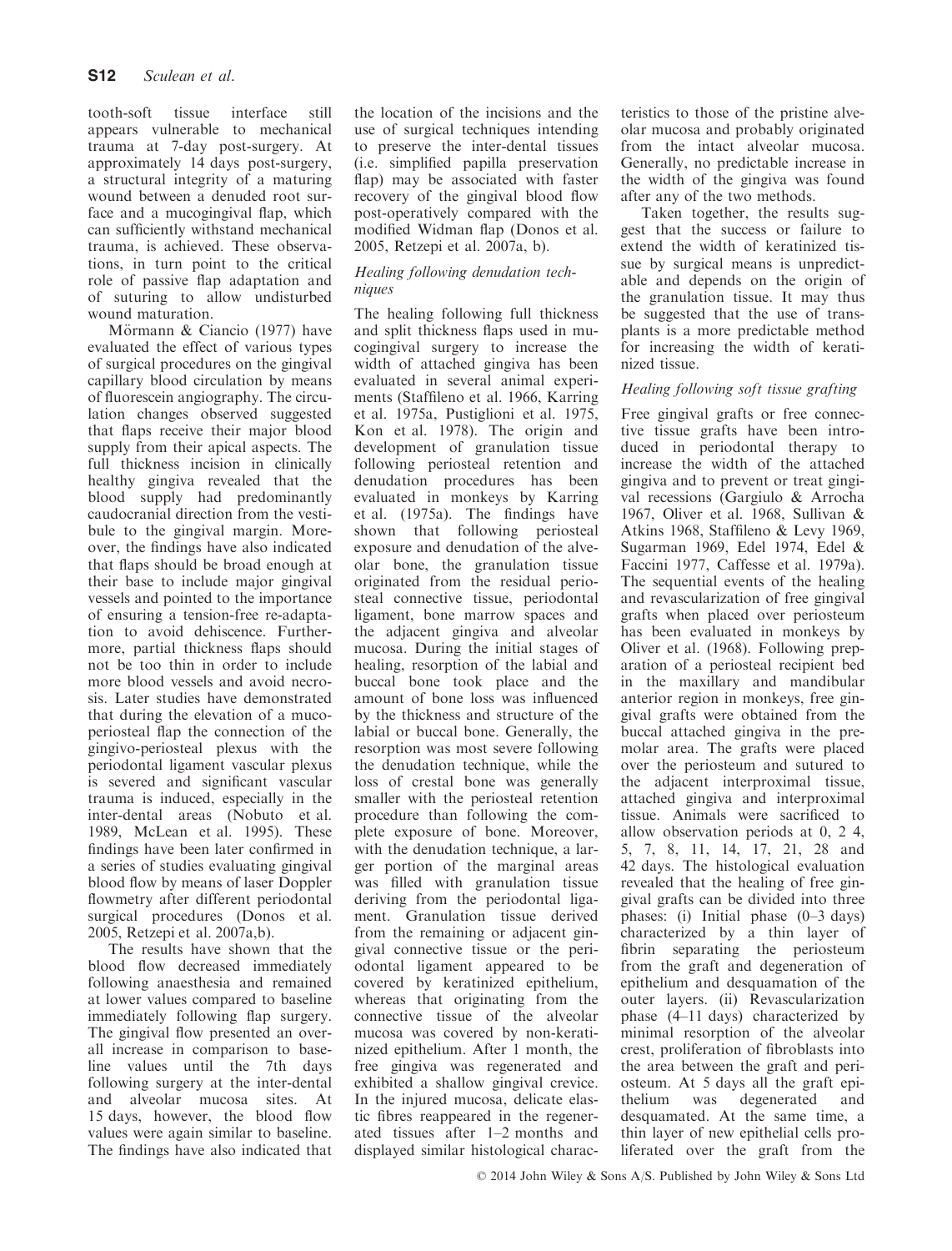adjacent tissues. At day 11, a dense fibrous union was observed between the graft and the periosteum. Granulation tissue was gradually replaced by fibroblastic proliferation and at day 11 the graft was completely covered by an epithelial layer, which was continuous with the marginal epithelium. Vascularization was evident, and capillary ingrowth was observed at the base of the graft. (iii) Tissue maturation phase (11– 42 days). At 14 days of healing, the connective fibres within the graft were comparable in staining quality and appearance to the fibres in the control specimens. The thickness of the epithelium had developed more fully at 14 days but no keratinization was present. Keratinization was only detectable at 28 days. At 14 days, the number of vessels throughout the connective tissue of the graft was decreased but in the same time the connective tissue density increased. The pattern of vascularization did not show major changes after day 14.

The observations made by Oliver et al. (1968) are generally in agreement with those reported by Caffesse et al. (1979a,b) and Staffileno & Levy (1969) have evaluated the healing of free gingival grafts placed on either periosteum or on denuded bone in monkeys. In cases when the grafts were placed on bone, a delay in healing was observed. However, by 28 days, there were no differences in the rate of healing between grafts placed on bone or on periosteum. However, the periosteal bed appeared to favour better initial adaptation and nourishment of the graft. Grafts placed directly on bone showed initially more degenerative changes and a delay of epithelial migration. Furthermore, the epithelial coverage was restored in 7 days when the grafts were on periosteum and in 14 days when they were placed on bone. Keratinization was found in both groups at 28 days, while elastic fibres were only observed in cases where the grafts were placed on periosteum. One important aspect, which needs to be considered when using connective tissue grafts or free gingival grafts, is the shrinkage, which occurs during healing. It has been reported that the greatest amount of shrinkage occurs in the first postoperative

# Soft tissue healing around implants

Dental implants are anchored in jawbone through a direct bonding between bone and the implant. Success and survival of an implant do, however, not depend solely on osseointegration. A soft tissue, which surrounds the transmucosal part of a dental implant, separates the periimplant bone from the oral cavity. This soft tissue collar is called "periimplant mucosa" (Lindhe et al. 2008). The attachment of the soft tissue to the implant serves as a biological seal that prevents the development of inflammatory periimplant diseases (i.e. peri-implant mucositis and peri-implantitis). Thus, the soft tissue seal around implants ensures healthy conditions and stable osseointegration and therefore also the long-term survival of an implant.

Around teeth, a sophisticated soft tissue collar seals the tissues of tooth support (i.e. alveolar bone, periodontal ligament and cementum) against the oral cavity (Bosshardt & Lang 2005). While the soft tissue seal around teeth develops during tooth eruption, the peri-implant mucosa forms after the creation of a wound in oral soft and hard tissues. The wound healing phase may occur following the closure of a mucoperiosteal flap around the neck portion of an implant placed in a so-called one-stage procedure or after a second surgical intervention for abutment connections to an already installed dental implant (two-stage procedure). Since wound healing occurs in the presence of a biomaterial (i.e. a foreign body) at a critical region, interference of wound healing events with this biomaterial and adaptation of the soft tissue to this biomaterial have to be taken into consideration. The aim of this part was to review the anatomy and histology of the soft tissue seal around transmucosal biomaterials used to replace missing teeth and to summarize its morphogenesis during wound healing.

# Nature and dimensions of peri-implant mucosa (quantity)

During the process of wound healing, the features of the peri-implant mucosa are established. Many biomaterial and surgical factors may have an influence on the outcome of soft tissue quantity, i.e. the length of the peri-implant mucosa. In an excellent pioneer study in dogs, Bergl-<br>undh et al. (1991) examined undh et al. (1991) examined anatomical and histological features of the peri-implant mucosa, which formed in a two-stage procedure, and compared these with those of the gingiva around teeth. The abutment consisted of titanium with a machined surface. Two months after abutment connection, the animals were enrolled in a careful and meticulous plaque control programme consisting of cleaning of the abutment once daily. Four months after abutment connection, clinical inspection and radiographic evaluation revealed healthy conditions. Histologically, the peri-implant mucosa consisted of a well-keratinized oral epithelium, which was located at the external surface and connected to a thin barrier epithelium (i.e. the equivalent to the junctional epithelium around at teeth, which will be referred to as the peri-implant junctional epithelium) facing the abutment. This peri-implant junctional epithelium terminated 2 mm apical to the coronal soft tissue margin and 1.0–1.5 mm coronal from the periimplant bone crest. Thus, the mean biological width (including the sulcus depth) was 3.80 mm around depth) was 3.80 mm around implants and 3.17 mm around teeth. While there was no statistically significant difference in the height of the junctional epithelium and sulcus depth between implants and teeth, the height of the soft connective tissue was significantly greater around implants than around teeth. The peri-implant junctional epithelium and the soft connective adjacent to the abutment appeared to be in direct contact with the implant abutment surface. However, the precise nature of the epithelial and soft connective tissue attachments could not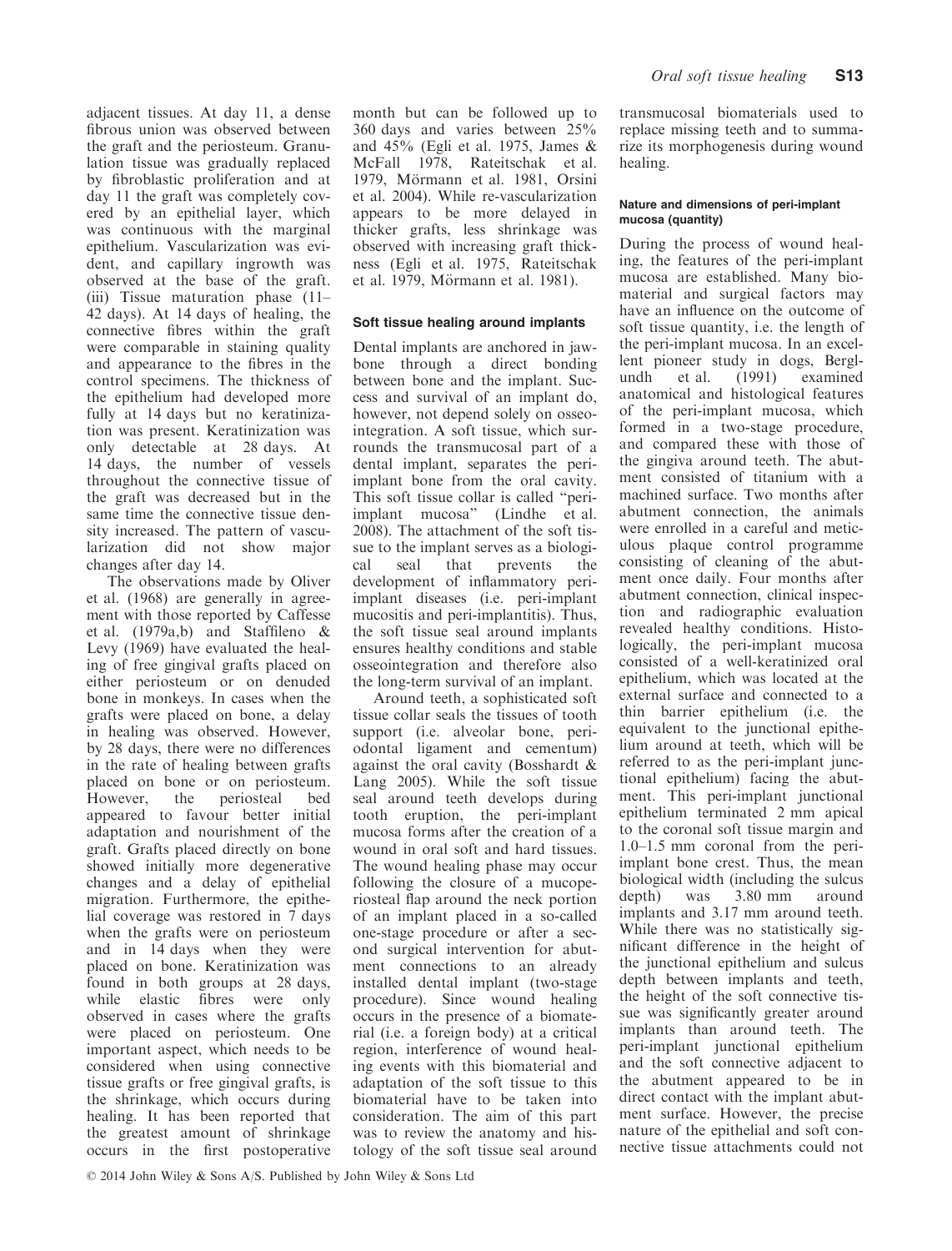accurately be analysed, since the "fracture technique" was applied, which included removal of the titanium implant before cutting of the histological sections. This important study in dogs showed that under the conditions chosen, the peri-implant mucosa has a comparable potential as the gingiva around teeth to prevent subgingival plaque formation and subsequent infection.

# Effects of implant system on the periimplant mucosa dimension

While in the above-mentioned study by Berglundh et al. (1991) the Branemark system (Nobel Biocare, Gothenburg, Sweden) was used, subsequent studies revealed that a similar mucosal attachment formed on titanium in conjunction with different implant systems (Buser et al. 1992, Abrahamsson et al. 1996) and around intentionally non-submerged and initially submerged implants (Arvidson et al. 1996, Weber et al. 1996, Abrahamsson et al. 1999). However, the peri-implant junctional epithelium was significantly longer in initially submerged implants to which an abutment was connected later than in intentionally non-submerged implants (Weber et al. 1996). The biological width was revisited in a further dog experiment after abutment connection to the implant fixture with or without a reduced vertical dimension of the oral mucosa (Berglundh & Lindhe 1996). While the peri-implant junctional epithelium was about 2 mm long, the supraalveolar soft connective was about 1.3–1.8 mm high. Interestingly, sites with a reduced mucosal thickness consistently revealed marginal bone resorption so that the biological width could be adjusted. Evaluating the biological width around one- and two-piece titanium implants that healed unloaded in either a non-submerged or a submerged fashion in dog mandibles, Hermann et al. (2001) suggested that the gingival margin is located more coronally and the biological width more similar to teeth in association with one-piece non-submerged implants compared to either twopiece non-submerged or two-piece submerged implants. These data were confirmed in a comparably designed dog study with another implant system (Pontes et al. 2008).

# Effects of implant material on the peri-implant mucosa dimension

In a dog study, Abrahamsson et al. (1998) demonstrated that the material used for the abutment had a major impact on the location of the soft connective tissue compartment. Sintered ceramic material made of aluminium  $(Al_2O_3)$  lead to a periimplant mucosal attachment comparable to that adjacent to titanium abutments. Gold alloy or dental porcelain, however, resulted in inferior histological outcome of the periimplant mucosa. Kohal et al. (2004) and Welander et al. (2008) have demonstrated the same peri-implant soft tissue dimensions around titanium and zirconia implants installed in the maxilla of monkeys and dogs respectively.

# Effects of implant surface characteristics on the peri-implant mucosa dimension

The effects of surface macro design, topography, hydrophilicity and various coatings on the peri-implant mucosa have been evaluated in numerous pre-clinical and clinical studies. Organic implant coatings will not be discussed in this review. Numerous in vitro studies have addressed the issue of surface modifications on mesenchymal and epithelial cell responses. However, these are not included, since it is beyond the scope of this article to review in vitro studies.

The impact of surface topography, often characterized by surface roughness measurements, on the peri-implant mucosa has been investigated in numerous studies. Cochran et al. (1997) noted no differences in the dimensions of the sulcus depth, peri-implant junctional epithelium and soft connective tissue contact to implants with a titanium plasma-sprayed (TPS) surface or a sandblasted acid-etched surface. Abrahamsson et al. (2001, 2002) observed similar epithelial and soft connective tissue components on a rough (acid etched) and smooth (turned) titanium surface. The biological width was greater on the rough surface, however, without a statistically significant difference to that around a smooth surface. In two studies with human biopsy material, less epithelial down-growth and a longer soft connective tissue were found in conjunction with oxidized or acid-etched titanium compared to a machined surface (Glauser et al. 2005, Ferreira Borges & Dragoo 2010). In a study in baboons, Watzak et al. (2006) could show that implant surface modifications had no significant effect on the biological width after 18 months of functional loading. After 3 months of healing in dog mandibles, nanoporous  $TiO<sub>2</sub>$  coatings of one-piece titanium implants showed similar length of peri-implant soft connective tissue and epithelium than the uncoated, smooth neck portion of the control titanium implants (Rossi et al. 2008). In a dog study, Schwarz et al. (2007) investigated the effects of surface hydrophilicity and microtopography on soft and hard tissue healing at 1, 4, 7, 14 and 28 days. The authors concluded that soft tissue integration was influenced by hydrophilicity rather than by microtopography. Using a new human model, Schwarz et al. (2013) investigated the peri-implant soft tissue dimensions after an 8-week healing period on specially designed healing abutments with different surface roughness and hydrophilicity. The length of the peri-implant junctional epithelium was in the order of 2 mm for all abutment types without statistically significant differences.

# Immediate versus delayed implant loading

Studying immediate versus delayed loading of titanium implants placed in jawbone of monkeys, Siar et al. (2003) and Quaranta et al. (2008) could not detect any significant differences in the dimensions of the peri-implant sulcular and junctional epithelia and connective tissue contact to the implants.

# Composition and structural organization of the peri-implant mucosa (quality)

Concerning composition, most studies focused on the soft connective tissue compartment of the peri-implant mucosa. In particular, amount and structural organization of fibroblasts, collagen, and blood vessels were determined. Fewer fibroblasts and more collagen fibres were observed in the bulk of the supra-crestal soft connective tissue around implants with a smooth abutment surface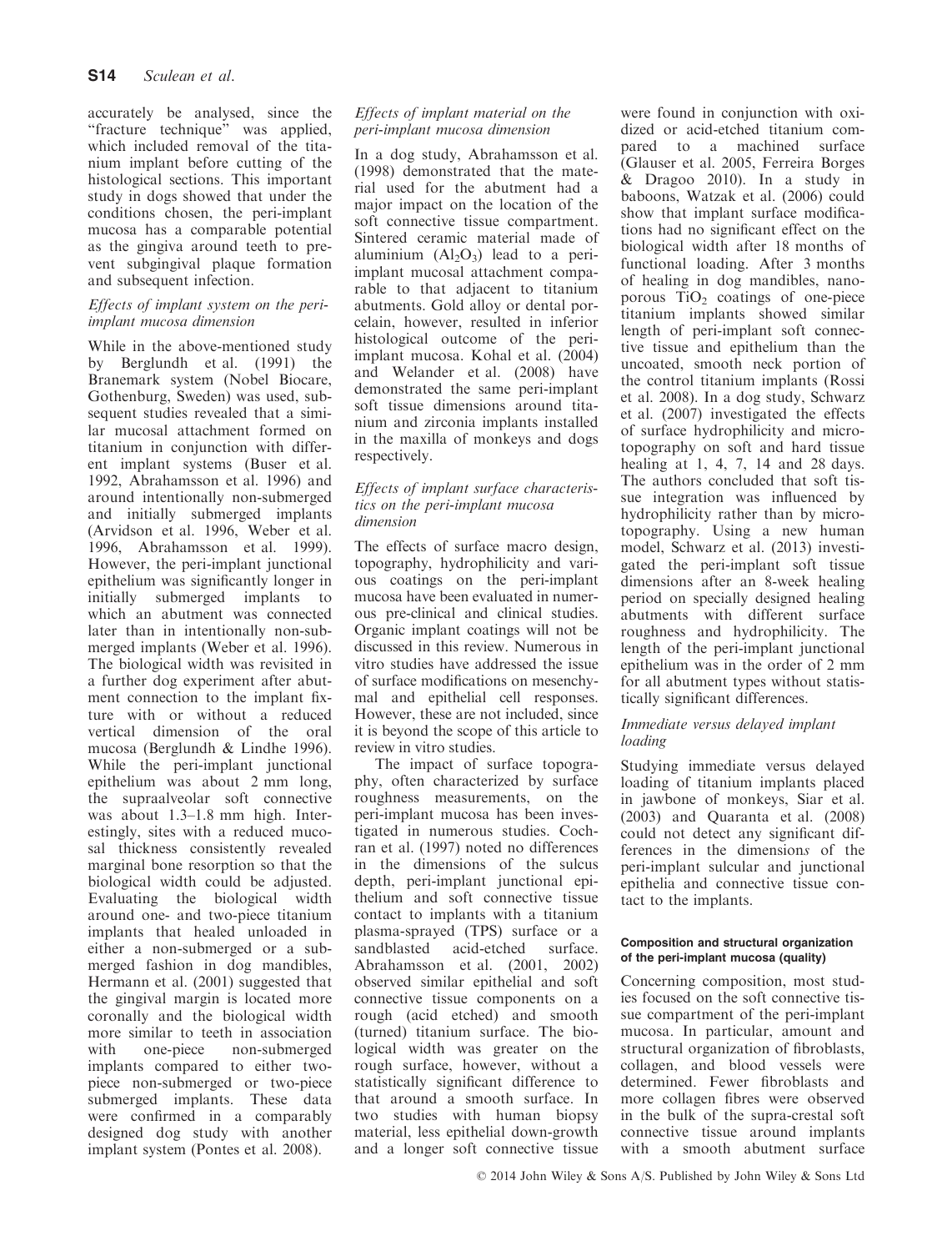than around teeth (Moon et al. 1999). However, very close to the implant surface the number of fibroblasts was high and they were interposed between thin collagen fibrils and oriented parallel to the implant surface (Moon et al. 1999). Surface roughness did not seem to have an influence on the number of fibroblasts (Abrahamsson et al. 2002).

In a zone close to the implant surface (i.e. 50–100  $\mu$ m away), no blood vessels were found (Buser et al. 1992, Listgarten et al. 1992). Further away from the implant surface and adjacent to the barrier (junctional) and sulcular epithelia, blood vessels were observed (Buser et al. 1992). Thus, the number of blood vessels increased with increasing distance from the implant surface. Compared to teeth, there were less vascular structures in the supra-crestal soft connective tissue near the implant than at a corresponding location around teeth (Moon et al. 1999). Using a clearing technique to visualize carbon-stained blood vessels, Berglundh et al. (1994) showed that the vascular network of the peri-implant mucosa originates from one large supra-crestal blood vessel, which branches towards the implant abutment surface.

# Influence of material on collagen fibre orientation

Comparing one-piece machined titanium necks with one-piece smooth zirconia implants, no difference was observed concerning collagen fibre orientation, that is, the majority of collagen fibres were oriented parallel or parallel-oblique to the implant surfaces (Tete et al. 2009).

# Influence of surface topography on collagen fibre orientation

Collagen fibre orientation was found to be primarily parallel to implants with a smooth titanium surface and the site of fibre insertion into bone was at the bone crest in dogs (Berglundh et al. 1991, Buser et al. 1992, Listgarten et al. 1992). Parallel and uniform collagen fibre orientation was also found around smooth titanium grade 4 implants in a rat model at a very early healing phase of 4 and 7 days, whereas collagen fibre orientation on rough (alumina grit blasted) titanium grade 4 implants was more irregular (Yamano et al. 2011). While these

findings corroborate with other reports demonstrating a perpendicular insertion of collagen fibres to the surface of porous plasma-sprayed titanium implants (Schroeder et al. 1981, Buser et al. 1989), and suggesting that the surface texture might affect the collagen fibre orientation (Schupbach & Glauser 2007), others concluded that surface roughness and different materials did not appear to influence fibre orientation (Listgarten et al. 1992, Comut et al. 2001) and amount of collagen (Abrahamsson et al. 2002).

Microgrooves are a sort of surface modifications that are different from topographic modifications intended to alter surface roughness characteristics. In a dog study, it was shown that collagen fibres were oriented perpendicularly to the laser ablated, microgrooved abutment surface, while collagen fibres on a smooth (machined) surface were oriented parallel to the abutment surface after a 3-month healing period (Nevins et al. 2010). Human histological evidence for this attachment of perpendicularly oriented collagen fibres to a microgrooved abutment surface was provided by four implants retrieved after a 6-month (Nevins et al. 2008) and a 10-week (Nevins et al. 2012) healing period.

# Influence of surface topography on inflammation and defence

Concerning plaque accumulation and inflammatory cells, no relation was found to surface roughness after 4 weeks in a human model (Wennerberg et al. 2003). However,  $TiO<sub>2</sub>$ coated implants with a porous surface showed less inflammation and less epithelial detachment than uncoated implants with a smooth neck portion (Rossi et al. 2008). In contrast, human soft tissue biopsies retrieved from titanium healing caps after a 6-month healing period revealed more inflammation, higher microvessel density, and more proliferation epithelial cells around a rough (acid-etched) surface than adjacent to a smooth (machined) surface (Degidi et al. 2012).

## Implant-tissue interfaces of the periimplant mucosa

The study of tissue interactions with metallic or ceramic biomaterials hampers histological evaluation. If the biomaterial is not removed, only limited histological techniques and analyses are possible. On the other hand, if the biomaterial is removed, some information may irreversibly get lost or tissue artefacts may impede the analysis and consequently also the conclusions. Since in most studies examining the peri-implant mucosa, the "fracture technique" (Thomsen & Ericson 1985) was applied to remove the implant, the true composition and arrangement of the tissue-implant interface could not be analysed.

The ultrastructure of the interface between a metal implant and the peri-implant junctional epithelium was first reported on the basis of freeze-fractured preparations of vitallium implants (James & Schultz 1974). Using transmucosal epoxy resin implants, Listgarten & Lai (1975) noted the ultrastructural similarity of the intact epitheliumimplant interface between implants and teeth. Subsequently, these findings were confirmed for titaniumcoated plastic implants (Gould et al. 1984), freeze-fractured specimens from ceramic (alpha-alumina oxide in single crystalline form) implants (McKinney et al. 1985), and singlesapphire implants (Hashimoto et al. 1989). These studies revealed that the epithelial cells attach to different implant materials in a fashion comparable to that of the junctional epithelial cells to the tooth surface via hemidesmosomes and a basal lamina.

Analysing the intact interface between soft connective tissue and titanium-coated epoxy resin implants, the parallel orientation of collagen fibrils to the titanium layer was confirmed (Listgarten et al. 1992, Listgarten 1996). Implants normally lack a cementum layer that can invest the peri-implant collagen fibres. Thus, the attachment of the soft connective tissue to the transmucosal portion of an implant is regarded as being weaker than soft connective tissue attachment to the surface of a tooth root. Therefore, improving the quality of the soft tissue-implant interface is considered to be of paramount importance.

#### Wound healing and morphogenesis of the peri-implant mucosa after flap surgery in healed ridges

While the above studies primarily showed the dimensional and histo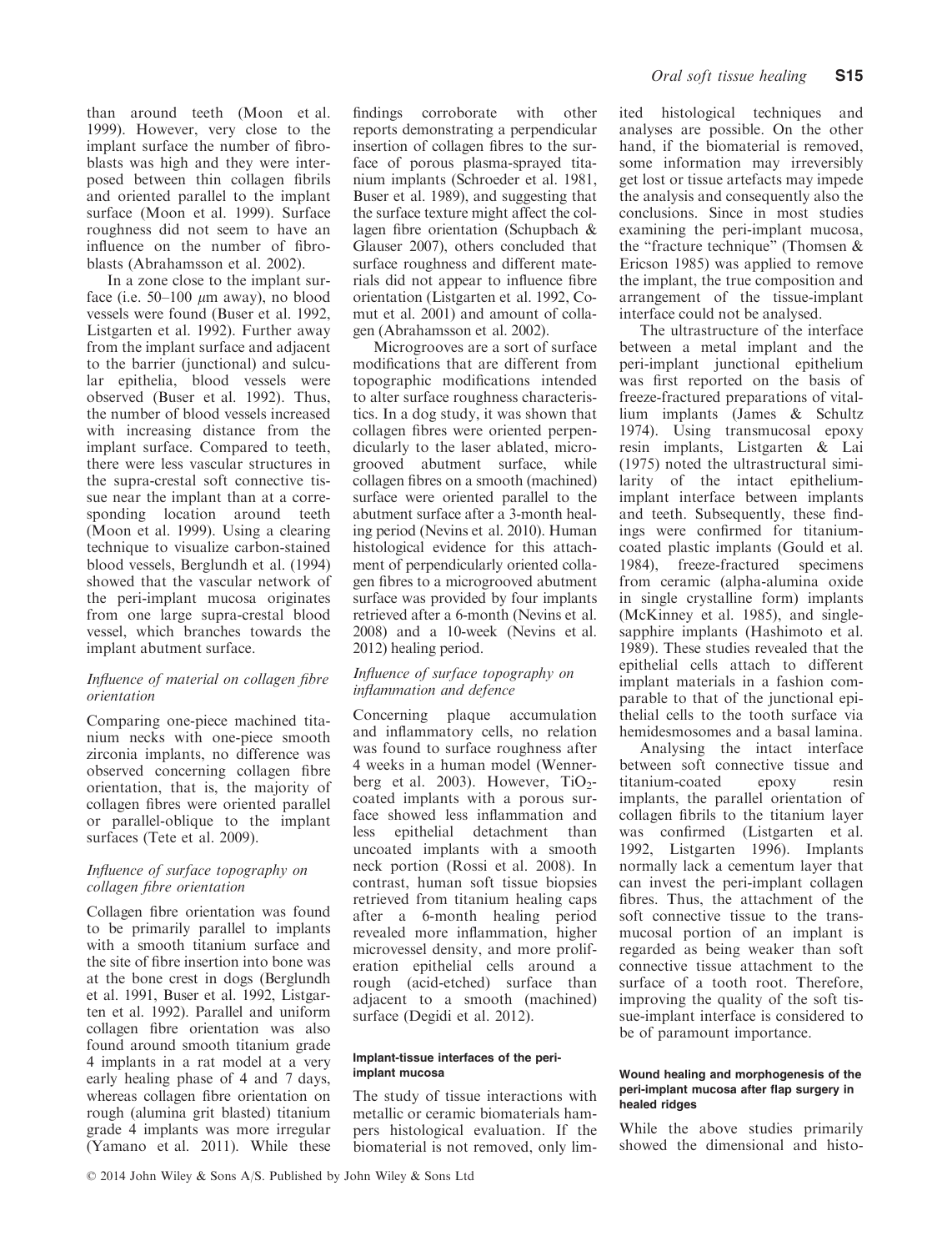logical outcomes of the established epithelial and soft connective tissue components of the peri-implant mucosa under various conditions. the wound healing sequence leading to this establishment has only recently been evaluated. Berglundh et al. (2007) examined the delicate process of wound healing and morphogenesis in the mucosa around non-submerged commercially pure titanium implants in dogs. Two weeks after mucosal adaptation to the marginal portion of the implants, the sutures were removed and a rigid plaque-control program was initiated. Healing periods varied from 2 h to 12 weeks. The morphogenesis was analysed in histological sections and by means of histomorphometry.

Immediately after implant placement, a coagulum occupied the implant-mucosa interface. Numerous neutrophils infiltrated the blood clot and at 4 days an initial mucosal seal was established. In the next few days, the area with the leucocytes decreased and was confined to the coronal portion, whereas fibroblasts and collagen dominated the apical part of the implant-tissue interface. Between 1 and 2 weeks of healing, the peri-implant junctional epithelium was about 0.5 mm apical to the mucosal margin. At 2 weeks, the peri-implant junctional epithelium started to proliferate in the apical direction. After 2 weeks, the periimplant mucosa was rich in cells and blood vessels. At 4 weeks of healing, the peri-implant junctional epithelium migrated further apically and occupied now 40% of the total soft tissue implant interface. The soft connective tissue was rich in collagen and fibroblasts and well-organized. The apical migration of the periimplant junctional epithelium was completed between 6 and 8 weeks and the fibroblasts formed a dense layer over the titanium surface at that time. From 6 to 12 weeks, maturation of the soft connective tissue had occurred and the peri-implant junctional epithelium occupied about 60% of the entire implant soft tissue interface. Further away from the implant surface, the number of blood vessels was low and fibroblasts were located between thin collagen fibres running mainly parallel to the implant surface. From this study, it can be concluded that the soft tissue

attachment to transmucosal (i.e. non-submerged) implants made of commercially pure titanium with a polished surface in the neck portion requires at least 6 weeks in this animal model.

Using a new human model, Tomasi et al. (2013) investigated the morphogenesis of the peri-implant mucosa during the first 12 weeks of healing. They observed that a soft tissue barrier adjacent to titanium implants developed completely within 8 weeks, which is in agreement with observations made in dogs (Berglundh et al. 2007, Schwarz et al. 2007, Vignoletti et al. 2009), but not with those from Glauser et al. in humans. Concerning stability of soft tissue dimensions over time, it can be concluded that the dimensions of the soft tissue seal (i.e. the biological width) around implants are stable for at least 12 (Cochran et al. 1997, Assenza et al. 2003) or 15 months (Hermann et al. 2000).

## Wound healing and morphogenesis of the peri-implant mucosa after immediate implant placement into fresh extraction sockets

Vignoletti et al. (2009) described histologically and histomorphometrically the early phases of soft tissue healing around implants placed into fresh tooth extraction sockets in dogs. They observed a fast apical downgrowth of the peri-implant junctional epithelium within the first week of healing and a final biological width of approximately 5 mm with a periimplant junctional epithelium measuring  $3.0-3.5$  mm at  $8$  weeks. Similar dimensional outcomes were reported by Rimondini et al. (2005) in minipigs (i.e. 3 mm epithelial length after 30 and 60 days) and by de Sanctis et al. (2009) around different implant systems in dogs (i.e. 2.33– 2.70 mm epithelial length after 6 weeks). The above mentioned periimplant soft tissue dimensions differ from those reported in other studies where implants were placed into fresh extraction sockets in dogs (Araujo et al. 2005, 2006) and from those reported after placement into healed ridges (see 3.4.). In summary, it can be concluded that when implants are placed into fresh extraction sockets there are conditions that appear to favour a fast apical migration of the peri-implant junctional epithelium and the establishment of a greater final biological width dimension, particularly as regards the epithelial component. The clinical consequences, the conditions that favour and the measures that reduce the formation of a longer peri-implant junctional epithelium on implants need to be determined.

# Flap versus flapless healing of the periimplant mucosa

In a dog experiment, teeth were removed either flapless or with flap surgery and implants were immediately placed (Blanco et al. 2008). After a 3-month healing period, the distance between the peri-implant mucosal margin and the first boneimplant contact was significantly greater in the flap group compared to the flapless group (3.69 mm versus 3.02 mm). At the edentulous site, the implantation region may be exposed using flap surgery (i.e. the bone crest is exposed by a crestal incision) or a flapless approach (i.e. the bone crest is exposed by a soft tissue punch). In a study in dogs by You et al. (2009), flat bone crests were created following tooth extractions. Three months later, implants were placed by either the flap or the flapless approach. Three months after implant installation, the height of the peri-implant mucosa and the length of the peri-implant junctional epithelium were significantly greater in the flap than in the flapless group. In other studies in dogs, a significantly longer periimplant junctional epithelium formed at both 3 weeks and 3 months (Lee et al. 2010) and at 3 months (Bayounis et al. 2011) after implant placement, when the punch diameter was greater than that of the implant. This was probably also the reason for the formation of a longer peri-implant junctional epithelium after soft tissue punching as opposed to flap surgery (Bayounis et al. 2011). These findings suggest that the diameter of the soft tissue punch should be slightly smaller than that of the implant to obtain better peri-implant mucosa adaptation and subsequent healing.

The vascularity of the peri-implant mucosa was investigated after flap and flapless implant installation (Kim et al. 2009). Morphometric measure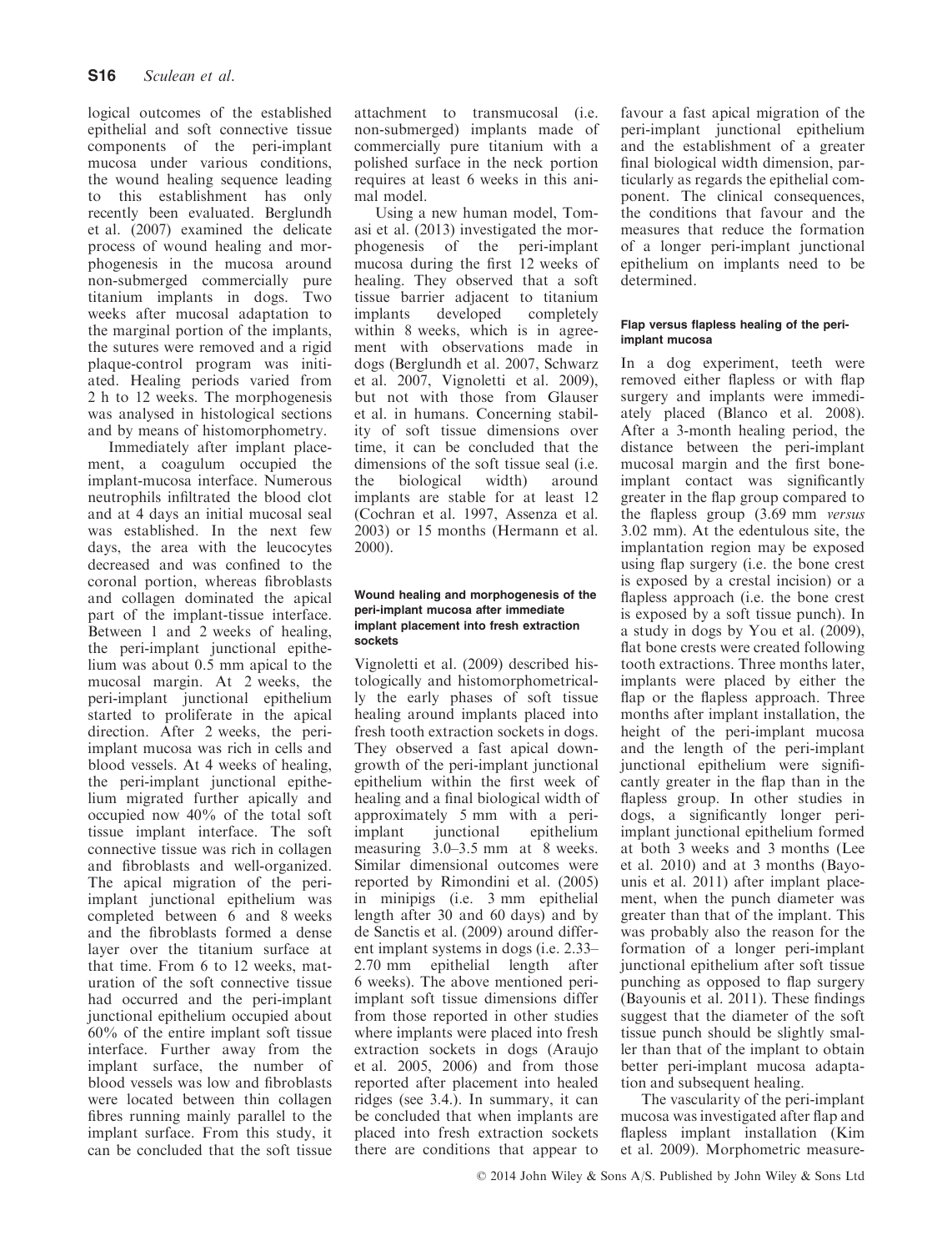ments revealed that there was increased vascularity after the flapless procedure than after the flap approach. Mueller et al. (2010, 2011, 2012) evaluated marker molecules for inflammation, re-epithelialization, and the implant-epithelial junction in minipigs at 1, 2, 3 and 12 weeks after implant installation using the flapless approach or flap surgery. Flapless implant insertion resulted in less inflammation (Mueller et al. 2010), early re-epithelialization (Mueller et al. 2011) and significant higher expressions of integrin  $\alpha$ 6 $\beta$ 4 chain  $\beta$ 4 at 2 and 12 weeks and laminin  $5y2$ chain for all healing periods (Mueller et al. 2012). A further conclusion was that a smooth neck portion is to be preferred for the flapless approach (Mueller et al. 2010). Using the flapless approach with and without immediate loading, Blanco et al. (2012) found similar soft tissue dimensions in dogs around titanium implants after a 3-month healing period.

In summary, it seems that the flapless approach has, at least in the short-term, some advantages over flap surgery, provided that the diameter of the soft tissue punch is below that of the transmucosal portion of the implant. The disadvantage of the flapless approach is that the bone volume may not accurately be determined. However, the clinical relevance of these histological findings remains to be determined.

## Wound healing after probing around implants

Probing of the soft tissues around dental implants is an important parameter during clinical monitoring. The healing of the disrupted soft tissue seal as a result of clinical probing has been studied in dogs from 1 to 7 days post-probing around titanium plasma-sprayed implants (Etter et al. 2002). The probe initiated a separation of the peri-implant junctional epithelium from the implant surface. Although the probe went past the most apical cell of the peri-implant junctional epithelium, no tissue separation was detected in the soft connective tissue compartment at any time point. At day 0, the peri-implant junctional epithelium of five test sides was completely separated from the implant surface, while in one case tissue separation ended 0.3 mm apical

to the apical termination of the peri-<br>implant iunctional epithelium. epithelium. Primarily leucocytes filled the separation space. One day after probing, an initial new epithelial attachment was observed at the bottom of the separation space, while leucocytes were still present more coronally. The length of the epithelial attachment increased from 0.5 mm at day 1 to 1.92 mm at day 7 after probing. From this study, it was concluded that the healing of the epithelial attachment adjacent to dental implants was complete 5 days after clinical probing. Thus, probing does not seem to jeopardize maintenance of healthy conditions around dental implants. From another animal study, it was concluded that frequent clinical probing at short intervals during the healing phase caused dimensional and structural changes of the peri-implant mucosal seal (Schwarz et al. 2010). Surface roughness and surface chemistry did not influence the outcome in this dog study.

Based on the available data, it was concluded that:

- (a) Wound healing in skin and oral wounds follows a similar pattern.
- (b) The tissue specificities of the gingival, alveolar and palatal mucosa appear to be innately and not necessarily functionally determined.
- (c) The granulation tissue originating from the periodontal ligament or from connective tissue originally covered by keratinized epithelium has the potential to induce keratinization. However, it also appears that deep palatal connective tissue, may not have the same potential to induce keratinization as the palatal connective tissue originating from an immediately subepithelial area.
- (d) Epithelial healing following nonsurgical and surgical periodontal therapy appears to be completed after a period of 7–14 days. A structural integrity of a maturing wound between a denuded root surface and a soft tissue flap is achieved at approximately 14 days post surgery.
- (e) The formation of the biological width and maturation of the barrier function around transmucosal implants requires 6–8 weeks of healing.
- (f) The established peri-implant soft connective tissue resembles a scar tissue in composition, fibre orientation and vasculature.
- (g) The peri-implant junctional epithelium may reach a greater final length under certain conditions such as implants placed into fresh extraction sockets versus conventional implant procedures in healed sites.

# References

- Abrahamsson, I., Berglundh, T., Glantz, P. O. & Lindhe, J. (1998) The mucosal attachment at different abutments. An experimental study in dogs. Journal of Clinical Periodontology 25, 721–727.
- Abrahamsson, I., Berglundh, T., Moon, I. S. & Lindhe, J. (1999) Peri-implant tissues at submerged and non-submerged titanium implants. Journal of Clinical Periodontology 26, 600–607.
- Abrahamsson, I., Berglundh, T., Wennström, J. & Lindhe, J. (1996) The peri-implant hard and soft tissues at different implant systems. A comparative study in the dog. Clinical Oral Implants Research 7, 212–219.
- Abrahamsson, I., Zitzmann, N. U., Berglundh, T., Linder, E., Wennerberg, A. & Lindhe, J. (2002) The mucosal attachment to titanium implants with different surface characteristics: an experimental study in dogs. Journal of Clinical Periodontology 29, 448–455.
- Abrahamsson, I., Zitzmann, N. U., Berglundh, T., Wennerberg, A. & Lindhe, J. (2001) Bone and soft tissue integration to titanium implants with different surface topography: an experimental study in the dog. International Journal of Oral and Maxillofacial Implants 16, 323– 332
- Araujo, M. G., Sukekava, F., Wennström, J. L. & Lindhe, J. (2005) Ridge alterations following implant placement in fresh extraction sockets: an experimental study in the dog. Journal of Clinical Periodontology 32, 645–652. doi:10. 1111/j.1600-051X.2005.00726.x.
- Araujo, M. G., Sukekava, F., Wennström, J. L. & Lindhe, J. (2006) Tissue modeling following implant placement in fresh extraction sockets. Clinical Oral Implants Research 17, 615–624. doi:10.1111/j.1600-0501.2006.01317.x.
- Arvidson, K., Fartash, B., Hilliges, M. & Kondell, P. A. (1996) Histological characteristics of peri-implant mucosa around Branemark and single-crystal sapphire implants. Clinical Oral Implants Research 7, 1–10.
- Ashcroft, G. S., Yang, X., Glick, A. B., Weinstein, M., Letterio, J. L., Mizel, D. E., Anzano, M., Greenwell-Wild, T., Wahl, S. M., Deng, C. & Roberts, A. B. (1999) Mice lacking Smad3 show accelerated wound healing and an impaired local inflammatory response. Nature Cell Biology 1, 260–266. doi:10.1038/12971.
- Assenza, B., Scarano, A., Petrone, G., Iezzi, G., Thams, U., San Roman, F. & Piattelli, A. (2003) Crestal bone remodeling in loaded and unloaded implants and the microgap: a histologic study. Implant Dentistry 12, 235–241.
- Barbul, A., Shawe, T., Rotter, S. M., Efron, J. E., Wasserkrug, H. L. & Badawy, S. B. (1989) Wound healing in nude mice: a study on the regulatory role of lymphocytes in fibroplasia. Surgery 105, 764–769.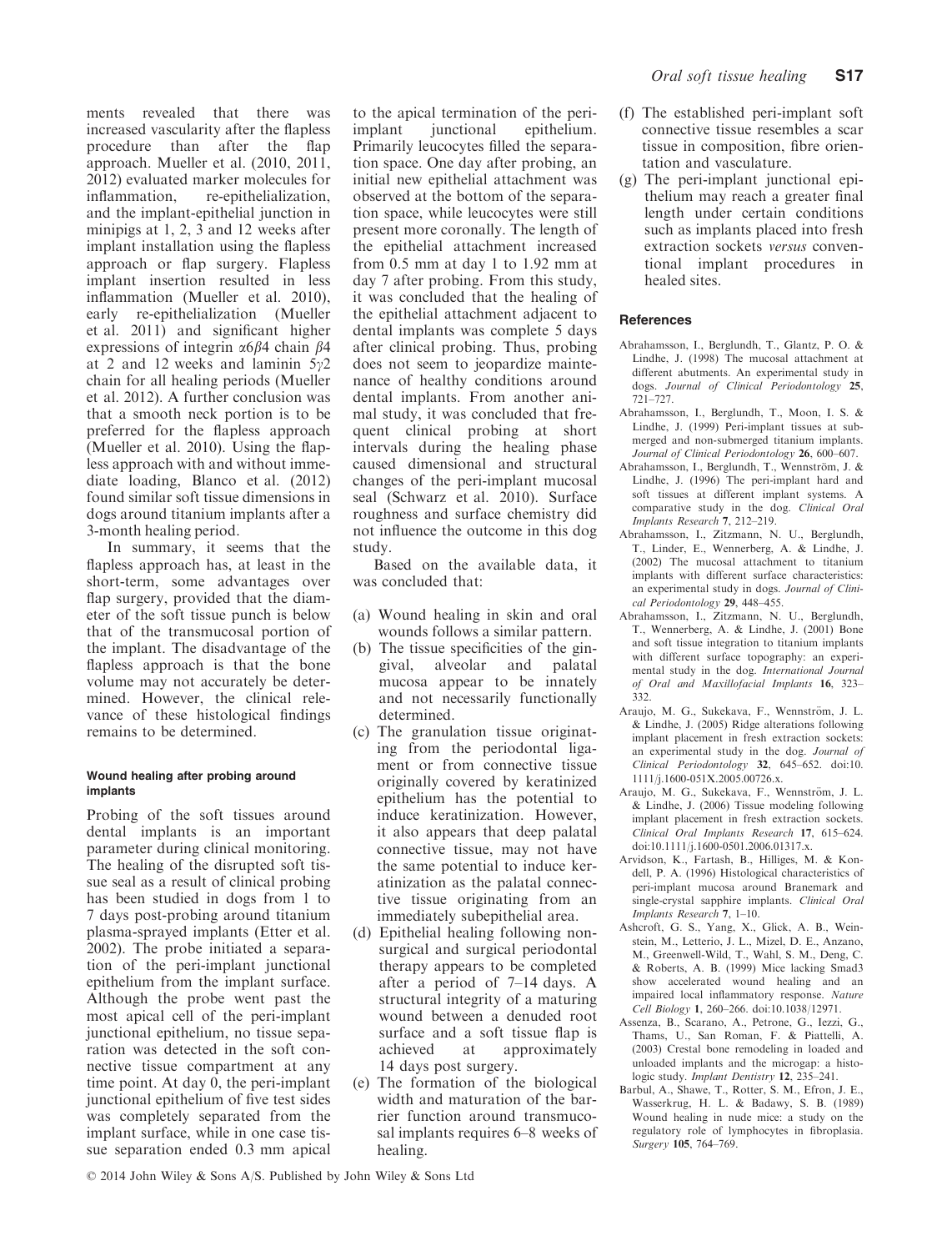- Bayounis, A. M., Alzoman, H. A., Jansen, J. A. & Babay, N. (2011) Healing of peri-implant tissues after flapless and flapped implant installation. Journal of Clinical Periodontology 38, 754–761. doi:10.1111/j.1600-051X.2011. 01735.x.
- Berglundh, T., Abrahamsson, I., Welander, M., Lang, N. P. & Lindhe, J. (2007) Morphogenesis of the peri-implant mucosa: an experimental study in dogs. Clinical Oral Implants Research 18, 1–8. doi:10.1111/j.1600-0501.2006.01380.x.
- Berglundh, T. & Lindhe, J. (1996) Dimension of the periimplant mucosa. Biological width revisited. Journal of Clinical Periodontology 23, 971– 973.
- Berglundh, T., Lindhe, J., Ericsson, I., Marinello, C. P., Liljenberg, B. & Thomsen, P. (1991) The soft tissue barrier at implants and teeth. Clinical Oral Implants Research 2, 81–90.
- Berglundh, T., Lindhe, J., Jonsson, K. & Ericsson, I. (1994) The topography of the vascular systems in the periodontal and peri-implant tissues in the dog. Journal of Clinical Periodontology 21, 189–193.
- Bernimoulin, J. P. & Lange, D. E. (1973) Effects of heterotopic connective tissue transplantation<br>on epithelium regeneration. *Deutsche* on epithelium regeneration. zahnärztliche Zeitschrift 28, 202-205.
- Bernimoulin, J. P. & Schroeder, H. E. (1980) Changes in the differentiation pattern of oral mucosal epithelium following heterotopic connective tissue transplantation in man. Pathology, Research and Practice 166, 290–312. doi:10.1016/S0344-0338(80)80136-1.
- Blanco, J., Carral, C., Linares, A., Perez, J. & Munoz, F. (2012) Soft tissue dimensions in flapless immediate implants with and without immediate loading: an experimental study in the beagle dog. Clinical Oral Implants Research 23, 70–75. doi:10.1111/j.1600-0501.2011.02183. x.
- Blanco, J., Nunez, V., Aracil, L., Munoz, F. & Ramos, I. (2008) Ridge alterations following immediate implant placement in the dog: flap versus flapless surgery. Journal of Clinical Periodontology 35, 640–648. doi:10.1111/j. 1600-051X.2008.01237.x.
- Blanpain, C. & Fuchs, E. (2009) Epidermal homeostasis: a balancing act of stem cells in the skin. Nature Reviews Molecular Cell Biology 10, 207–217. doi:10.1038/nrm2636.
- Bodner, L., Dayan, D., Oberman, M., Hirshberg, A. & Tal, H. (1992) Healing of experimental wounds in sialadenectomized rat. Journal of Clinical Periodontology 19, 345–347.
- Bodner, L., Dayan, D., Pinto, Y. & Hammel, I. (1993) Characteristics of palatal wound healing in desalivated rats. Archives of Oral Biology 38, 17–21.
- Bodner, L., Dayan, D., Rothchild, D. & Hammel, I. (1991a) Extraction wound healing in desalivated rats. Journal of Oral Pathology and Medicine 20, 176–178.
- Bodner, L., Knyszynski, A., Adler-Kunin, S. & Danon, D. (1991b) The effect of selective desalivation on wound healing in mice. Experimental Gerontology 26, 357–363.
- Bosshardt, D. D. (2008) Biological mediators and periodontal regeneration: a review of enamel matrix proteins at the cellular and molecular levels. Journal of Clinical Periodontology 35, 87–105. doi:10.1111/j.1600-051X.2008.01264.x.
- Bosshardt, D. D. & Lang, N. P. (2005) The junctional epithelium: from health to disease. Journal of Dental Research 84, 9–20.
- Bosshardt, D. D. & Sculean, A. (2009) Does periodontal tissue regeneration really work? Peri-

odontology 51, 208–219. doi:10.1111/j. 1600-0757.2009.00317.x.

- Brown, R. L., Ormsby, I., Doetschman, T. C. & Greenhalgh, D. G. (1995) Wound healing in the transforming growth factor-beta-deficient mouse. Wound Repair Regeneration 3, 25–36. doi:10.1046/j.1524-475X.1995.30108.x.
- Buser, D., Stich, H., Krekeler, G. & Schroeder, A. (1989) Faserstrukturen der Peri-Implantären Mukosa bei Titanimplantaten – Eine tierexperimentelle Studie am Beagle-Hund. Zeitschrift für Zahnärztliche Implantologie 5, 15-23. doi:10.1111/j.1600-0501.2006.01380.x.
- Buser, D., Weber, H. P., Donath, K., Fiorellini, J. P., Paquette, D. W. & Williams, R. C. (1992) Soft tissue reactions to non-submerged unloaded titanium implants in beagle dogs. Journal of Periodontology 63, 225-235. doi:10. 1902/jop.1992.63.3.225.
- Bye, F. L., Caffesse, R. G. & Nasjleti, C. E. (1980) The effect of different plaque control modalities on the keratinizing potential of the sulcular epithelium in monkeys. Journal of Periodontology 51, 632–641. doi:10.1902/jop. 1980.51.11.632.
- Caffesse, R. G., Burgett, F. G., Nasjleti, C. E. & Castelli, W. A. (1979a) Healing of free gingival grafts with and without periosteum. Part I. Histologic evaluation. Journal of Periodontology 50, 586–594. doi:10.1902/jop.1979.50.11.586.
- Caffesse, R. G., Karring, T. & Nasjleti, C. E. (1977) Keratinizing potential of sulcular epithelium. Journal of Periodontology 48, 140–146. doi:10.1902/jop.1977.48.3.140.
- Caffesse, R. G., Kon, S., Castelli, W. A. & Nasjleti, C. E. (1984) Revascularization following the lateral sliding flap procedure. Journal of Periodontology 55, 352–358. doi:10.1902/jop.1984.55.6.352.
- Caffesse, R. G., Kornman, K. S. & Nasjleti, C. E. (1980) The effect of intensive antibacterial therapy on the sulcular environment in monkeys. Part II: inflammation, mitotic activity and keratinization of the sulcular epithelium. Journal of Periodontology 51, 155–161. doi:10.1902/jop. 1980.51.3.155.
- Caffesse, R. G., Nasjleti, C. E. & Castelli, W. A. (1979b) The role of sulcular environment in controlling epithelial keratinization. Journal of Periodontology 50, 1–6. doi:10.1902/jop.1979. 50.1.1.
- Caffesse, R. G., Nasjleti, C. E. & Kowalski, C. J. (1985) Carrageenan-induced inflammation and its effects on mitotic activity and keratinization of gingival epithelium. A histologic and autoradiographic study. Journal of Periodontology 56, 132–138. doi:10.1902/jop.1985. 56.3.132.
- Caffesse, R. G., Nasjleti, C. J., Kowalski, C. J. & Castelli, W. A. (1982) The effect of mechanical stimulation on the keratinization of sulcular epithelium. Journal of Periodontology 53, 89– 92. doi:10.1902/jop.1982.53.2.89.
- Caton, J. G. & Zander, H. A. (1979) The attachment between tooth and gingival tissues after periodic root planing and soft tissue curettage. Journal of Periodontology 50, 462–466. doi:10. 1902/jop.1979.50.9.462.
- Clark, R. A., Lin, F., Greiling, D., An, J. & Couchman, J. R. (2004) Fibroblast invasive migration into fibronectin/fibrin gels requires a previously uncharacterized dermatan sulfate-CD44 proteoglycan. The Journal of Investigative Dermatology 122, 266–277. doi:10.1046/j. 0022-202X.2004.22205.x.
- Cochran, D. L., Hermann, J. S., Schenk, R. K., Higginbottom, F. L. & Buser, D. (1997) Biologic width around titanium implants. A histo-

metric analysis of the implanto-gingival junction around unloaded and loaded nonsubmerged implants in the canine mandible. Journal of Periodontology 68, 186–198. doi:10.1902/ jop.1997.68.2.186.

- Comut, A. A., Weber, H. P., Shortkroff, S., Cui, F. Z. & Spector, M. (2001) Connective tissue orientation around dental implants in a canine model. Clinical Oral Implants Research 12, 433–440.
- Cordeiro, J. V. & Jacinto, A. (2013) The role of transcription-independent damage signals in the initiation of epithelial wound healing. Nature Reviews Molecular Cell Biology 14, 249–262. doi:10.1038/nrm3541.
- de Sanctis, M., Vignoletti, F., Discepoli, N., Zucchelli, G. & Sanz, M. (2009) Immediate implants at fresh extraction sockets: bone healing in four different implant systems. Journal of Clinical Periodontology 36, 705–711. doi:10. 1111/j.1600-051X.2009.01427.x.
- Degidi, M., Artese, L., Piattelli, A., Scarano, A., Shibli, J. A., Piccirilli, M., Perrotti, V. & Iezzi, G. (2012) Histological and immunohistochemical evaluation of the peri-implant soft tissues around machined and acid-etched titanium healing abutments: a prospective randomised study. Clinical Oral Investigation 16, 857–866. doi:10.1007/s00784-011-0574-3.
- Dickinson, D. P., Coleman, B. G., Batrice, N., Lee, J., Koli, K., Pennington, C., Susin, C. & Wikesjo, U. M. (2013) Events of wound healing/regeneration in the canine supraalveolar periodontal defect model. Journal of Clinical Periodontology 40, 527–541. doi:10.1111/jcpe. 12055.
- Donos, N., D'Aiuto, F., Retzepi, M. & Tonetti, M. (2005) Evaluation of gingival blood flow by the use of laser Doppler flowmetry following periodontal surgery. A pilot study. Journal of Periodontal Research 40, 129–137. doi:10.1111/ j.1600-0765.2005.00777.x.
- Edel, A. (1974) Clinical evaluation of free connective tissue grafts used to increase the width of keratinised gingiva. Journal of Clinical Periodontology 1, 185–196.
- Edel, A. & Faccini, J. M. (1977) Histologic changes following the grafting of connective tissue into human gingiva. Oral Surgery, Oral Medicine, Oral Pathology, Oral Radiology and Endodontics 43, 190–195.
- Efron, J. E., Frankel, H. L., Lazarou, S. A., Wasserkrug, H. L. & Barbul, A. (1990) Wound healing and T-lymphocytes. Journal of Surgical Research 48, 460–463.
- Egli, U., Vollmer, W. H. & Rateitschak, K. H. (1975) Follow-up studies of free gingival grafts. Journal of Clinical Periodontology 2, 98–104.
- Egozi, E. I., Ferreira, A. M., Burns, A. L., Gamelli, R. L. & Dipietro, L. A. (2003) Mast cells modulate the inflammatory but not the proliferative response in healing wounds. Wound Repair Regeneration 11, 46–54.
- Etter, T. H., Hakanson, I., Lang, N. P., Trejo, P. M. & Caffesse, R. G. (2002) Healing after standardized clinical probing of the perlimplant soft tissue seal: a histomorphometric study in dogs. Clinical Oral Implants Research 13, 571–580.
- Ferreira Borges, P. & Dragoo, M. (2010) Reactions of periodontal tissues to biologic implant abutments. Clinical and histologic evaluation (a pilot study). Journal GABD Online 5, 15– 23.
- Fickl, S., Kebschull, M., Schupbach, P., Zuhr, O., Schlagenhauf, U. & Hurzeler, M. B. (2011) Bone loss after full-thickness and partial-thickness flap elevation. Journal of Clinical Peri-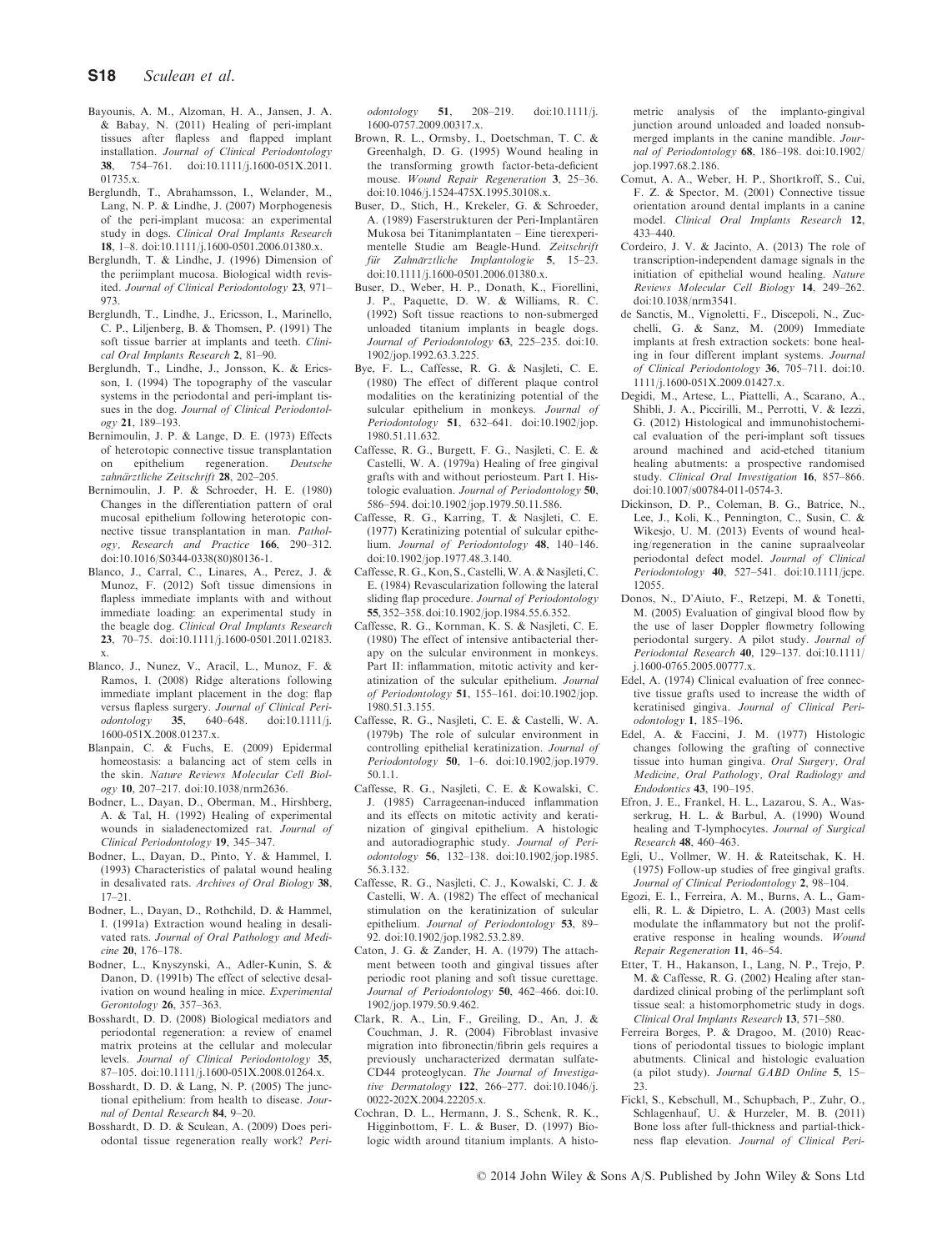odontology 38, 157–162. doi:10.1111/j. 1600-051X.2010.01658.x.

- Gargiulo, A. W. & Arrocha, R. (1967) Histo-clinical evaluation of free gingival grafts. Periodontics 5, 285–291
- Glauser, R., Schupbach, P., Gottlow, J. & Hammerle, C. H. (2005) Periimplant soft tissue barrier at experimental one-piece mini-implants with different surface topography in humans: a light-microscopic overview and histometric analysis. Clinical Implant Dentistry and Related Research 7 (Suppl 1), S44–S51.
- Gould, T. R., Westbury, L. & Brunette, D. M. (1984) Ultrastructural study of the attachment of human gingiva to titanium in vivo. Journal of Prosthetic Dentistry 52, 418–420.
- Graves, D. T., Nooh, N., Gillen, T., Davey, M., Patel, S., Cottrell, D. & Amar, S. (2001) IL-1 plays a critical role in oral, but not dermal, wound healing. Journal of Immunology 167, 5316–5320.
- Grieb, G., Steffens, G., Pallua, N., Bernhagen, J. & Bucala, R. (2011) Circulating fibrocytes–biology and mechanisms in wound healing and scar formation. International Review of Cell and Molecular Biology 291, 1–19. doi:10.1016/ B978-0-12-386035-4.00001-X.
- Guo, F., Hutchenreuther, J., Carter, D. E. & Leask, A. (2013) TAK1 is required for dermal wound healing and homeostasis. Journal of Investigative Dermatology 133, 1646–1654. doi:10.1038/jid.2013.28.
- Gurtner, G. C., Werner, S., Barrandon, Y. & Longaker, M. T. (2008) Wound repair and regeneration. Nature 453, 314–321. doi:10.1038/ nature07039.
- Hashimoto, M., Akagawa, Y., Nikai, H. & Tsuru, H. (1989) Ultrastructure of the peri-implant junctional epithelium on single-crystal sapphire endosseous dental implant loaded with functional stress. Journal of Oral Rehabilitation 16, 261–270.
- Havran, W. L. & Jameson, J. M. (2010) Epidermal T cells and wound healing. Journal of Immunology 184, 5423–5428. doi:10.4049/jimmunol.0902733.
- Hermann, J. S., Buser, D., Schenk, R. K., Higginbottom, F. L. & Cochran, D. L. (2000) Biologic width around titanium implants. A physiologically formed and stable dimension over time. Clinical Oral Implants Research 11, 1–11.
- Hermann, J. S., Buser, D., Schenk, R. K., Schoolfield, J. D. & Cochran, D. L. (2001) Biologic Width around one- and two-piece titanium implants. Clinical Oral Implants Research 12, 559–571.
- Hiatt, W. H., Stallard, R. E., Butler, E. D. & Badgett, B. (1968) Repair following mucoperiosteal flap surgery with full gingival retention. Journal of Periodontology 39, 11–16. doi:10. 1902/jop.1968.39.1.11.
- Hinz, B. (2007) Formation and function of the myofibroblast during tissue repair. Journal of Investigative Dermatology 127, 526–537. doi:10. 1038/sj.jid.5700613.
- Hollinger, J. O., Hart, C. E., Hirsch, S. N., Lynch, S. & Friedlaender, G. E. (2008) Recombinant human platelet-derived growth factor: biology and clinical applications. Journal of Bone and Joint Surgery. American Volume 90 (Suppl 1), 48–54. doi:10.2106/JBJS.G.01231.
- Hong, H. H., Uzel, M. I., Duan, C., Sheff, M. C. & Trackman, P. C. (1999) Regulation of lysyl oxidase, collagen, and connective tissue growth factor by TGF-beta1 and detection in human

gingiva. Laboratory Investigation 79, 1655– 1667.

- Ishida, Y., Kondo, T., Takayasu, T., Iwakura, Y. & Mukaida, N. (2004) The essential involvement of cross-talk between IFN-gamma and TGF-beta in the skin wound-healing process. Journal of Immunology 172, 1848–1855.
- James, R. A. & Schultz, R. L. (1974) Hemidesmosomes and the adhesion of junctional epithelial cells to metal implants–a preliminary report. Oral Implantology 4, 294–302.
- James, W. C. & McFall, W. T., Jr (1978) Placement of free gingival grafts on denuded alveolar bone. Part I: clinical evaluations. Journal of Periodontology 49, 283–290. doi:10.1902/jop. 1978.49.6.283.
- Jameson, J., Ugarte, K., Chen, N., Yachi, P., Fuchs, E., Boismenu, R. & Havran, W. L. (2002) A role for skin gammadelta T cells in wound repair. Science 296, 747–749. doi:10. 1126/science.1069639.
- Jinno, K., Takahashi, T., Tsuchida, K., Tanaka, E. & Moriyama, K. (2009) Acceleration of palatal wound healing in Smad3-deficient mice. Journal of Dental Research 88, 757–761. doi:10. 1177/0022034509341798.
- Kaigler, D., Avila, G., Wisner-Lynch, L., Nevins, M. L., Nevins, M., Rasperini, G., Lynch, S. E. & Giannobile, W. V. (2011) Platelet-derived growth factor applications in periodontal and peri-implant bone regeneration. Expert Opinion on Biological Therapy 11, 375–385. doi:10.1517/ 14712598.2011.554814.
- Karring, T., Cumming, B. R., Oliver, R. C. & Loe, H. (1975a) The origin of granulation tissue and its impact on postoperative results of mucogingival surgery. Journal of Periodontology 46, 577– 585. doi:10.1902/jop.1975.46.10.577.
- Karring, T., Lang, N. P. & Loe, H. (1975b) The role of gingival connective tissue in determining epithelial differentiation. Journal of Periodontal Research 10, 1–11.
- Karring, T., Ostergaard, E. & Loe, H. (1971) Conservation of tissue specificity after heterotopic transplantation of gingiva and alveolar mucosa. Journal of Periodontal Research 6, 282–293.
- Kim, J. I., Choi, B. H., Li, J., Xuan, F. & Jeong, S. M. (2009) Blood vessels of the peri-implant mucosa: a comparison between flap and flapless procedures. Oral Surgery, Oral Medicine, Oral Pathology, Oral Radiology and Endodontics 107, 508–512. doi:10.1016/j.tripleo.2008.08.003.
- Klingberg, F., Hinz, B. & White, E. S. (2013) The myofibroblast matrix: implications for tissue repair and fibrosis. Journal of Pathology 229, 298–309. doi:10.1002/path.4104.
- Kohal, R. J., Weng, D., Bachle, M. & Strub, J. R. (2004) Loaded custom-made zirconia and titanium implants show similar osseointegration: an animal experiment. Journal of Periodontology 75, 1262–1268. doi:10.1902/jop. 2004.75.9.1262.
- Kolaczkowska, E. & Kubes, P. (2013) Neutrophil recruitment and function in health and inflammation. Nature Reviews Immunology 13, 159– 175. doi:10.1038/nri3399.
- Kon, S., Caffesse, R. G., Castelli, W. A. & Nasjleti, C. E. (1984) Revascularization following a combined gingival flap-split thickness flap procedure in monkeys. Journal of Periodontology 55, 345–351. doi:10.1902/jop.1984.55.6.345.
- Kon, S., Novaes, A. B., Ruben, M. P. & Goldman, H. M. (1969) Visualization of the microvascularization of the healing periodontal wound. IV. Mucogingival surgery: full thick-

ness flap. Journal of Periodontology 40, 441– 456. doi:10.1902/jop.1969.40.8.441.

- Kon, S., Pustiglioni, F. E., Novaes, A. B., Ruben, M. P. & de Araujo, N. S. (1978) Split thickness flap, apically replaced, with protected linear periosteal fenestration: a clinical and histological study in dogs. Journal of Periodontology 49, 174–180. doi:10.1902/jop.1978.49.4.174.
- Lange, D. E. & Bernimoulin, J. P. (1974) Exfoliative cytological studies in evaluation of free gingival graft healing. Journal of Clinical Periodontology 1, 89–96.
- Lee, D. H., Choi, B. H., Jeong, S. M., Xuan, F., Kim, H. R. & Mo, D. Y. (2010) Effects of soft tissue punch size on the healing of peri-implant tissue in flapless implant surgery. Oral Surgery, Oral Medicine, Oral Pathology, Oral Radiology and Endodontics 109, 525–530. doi:10.1016/j. tripleo.2009.10.002.
- Levy, B. M., Taylor, A. C. & Bernick, S. (1969) Relationship between epithelium and connective tissue in gingival inflammation. Journal of Dental Research 48, 625–629.
- Liaw, L., Birk, D. E., Ballas, C. B., Whitsitt, J. S., Davidson, J. M. & Hogan, B. L. (1998) Altered wound healing in mice lacking a functional osteopontin gene (spp1). The Journal of Clinical Investigation 101, 1468–1478. doi:10. 1172/JCI2131.
- Lindhe, J., Wennström, J. L. & Berglundh, T. (2008) The mucosa at teeth and implants. In: Lindhe, J., Lang, N. P. & Karring, T. (eds). Clinical Periodontology and Implant Dentistry, 5th edition, pp. 69–85, ??????: Blackwell Munksgaard.
- Listgarten, M. A. (1996) Soft and hard tissue response to endosseous dental implants. Anatomical Record 245, 410–425. doi:10.1002/ (SICI)1097-0185(199606)245:2%3c410: AID-AR20%3e3.0.CO;2-R.
- Listgarten, M. A., Buser, D., Steinemann, S. G., Donath, K., Lang, N. P. & Weber, H. P. (1992) Light and transmission electron microscopy of the intact interfaces between non-submerged titanium-coated epoxy resin implants and bone or gingiva. Journal of Dental Research 71, 364–371.
- Listgarten, M. A. & Lai, C. H. (1975) Ultrastructure of the intact interface between an endosseous epoxy resin dental implant and the host tissues. Journal de Biologie Buccale 3, 13–28.
- Mantovani, A., Biswas, S. K., Galdiero, M. R., Sica, A. & Locati, M. (2013) Macrophage plasticity and polarization in tissue repair and remodelling. Journal of Pathology 229, 176– 185. doi:10.1002/path.4133.
- Martin, P. (1997) Wound healing–aiming for perfect skin regeneration. Science 276, 75–81.
- Martin, P., D'Souza, D., Martin, J., Grose, R., Cooper, L., Maki, R. & McKercher, S. R. (2003) Wound healing in the PU.1 null mouse– tissue repair is not dependent on inflammatory cells. Current Biology 13, 1122–1128.
- Martin, P. & Leibovich, S. J. (2005) Inflammatory cells during wound repair: the good, the bad and the ugly. Trends in Cell Biology 15, 599– 607. doi:10.1016/j.tcb.2005.09.002.
- McKinney, R. V., Jr, Steflik, D. E. & Koth, D. L. (1985) Evidence for a junctional epithelial attachment to ceramic dental implants. A transmission electron microscopic study. Journal of Periodontology 56, 579–591. doi:10.1902/ jop.1985.56.10.579.
- McLean, T. N., Smith, B. A., Morrison, E. C., Nasjleti, C. E. & Caffesse, R. G. (1995) Vascular changes following mucoperiosteal flap surgery: a fluorescein angiography study in dogs.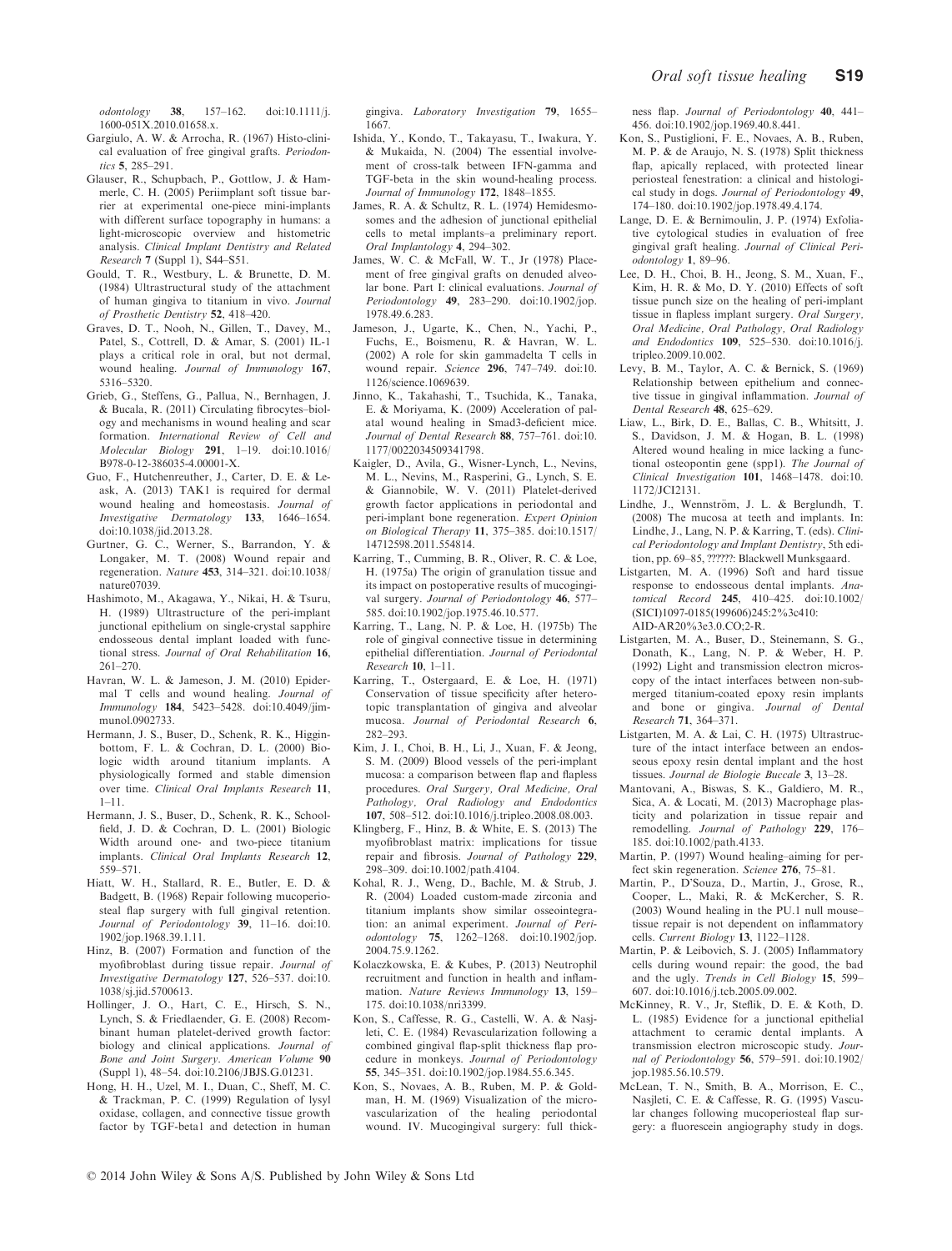Journal of Periodontology 66, 205–210. doi:10. 1902/jop.1995.66.3.205.

- Meneghin, A. & Hogaboam, C. M. (2007) Infectious disease, the innate immune response, and fibrosis. The Journal of Clinical Investigation 117, 530–538. doi:10.1172/JCI30595.
- Moon, I. S., Berglundh, T., Abrahamsson, I., Linder, E. & Lindhe, J. (1999). The barrier between the keratinized mucosa and the dental implant. An experimental study in the dog. Journal of Clinical Periodontology 26, 658–663.
- Mörmann, W. & Ciancio, S. G. (1977) Blood supply of human gingiva following periodontal surgery. A fluorescein angiographic study. Journal of Periodontology 48, 681–692. doi:10. 1902/jop.1977.48.11.681.
- Mörmann, W., Schaer, F. & Firestone, A. R. (1981) The relationship between success of free gingival grafts and transplant thickness. Revascularization and shrinkage–a one year clinical study. Journal of Periodontology 52, 74–80. doi:10.1902/jop.1981.52.2.74.
- Mueller, C. K., Thorwarth, M., Chen, J. & Schultze-Mosgau, S. (2012) A laboratory study comparing the effect of ridge exposure using tissue punch versus mucoperiosteal flap on the formation of the implant-epithelial junction. Oral Surgery, Oral Medicine, Oral Pathology, Oral Radiology and Endodontics 114, S41–S45. doi:10.1016/j.tripleo.2011.08.019.
- Mueller, C. K., Thorwarth, M. & Schultze-Mosgau, S. (2010) Influence of insertion protocol and implant shoulder design on inflammatory infiltration and gene expression in peri-implant soft tissue during nonsubmerged dental implant healing. Oral Surgery, Oral Medicine, Oral Pathology, Oral Radiology and Endodontics 109, e11–e19. doi:10.1016/j.tripleo.2010.01.003.
- Mueller, C. K., Thorwarth, M. & Schultze-Mosgau, S. (2011) Histomorphometric and wholegenome expression analysis of peri-implant soft tissue healing: a comparison of flapless and open surgery. International Journal of Oral and Maxillofacial Implants 26, 760–767.
- Murakami, S. (2000) (2011) Periodontal tissue regeneration by signaling molecule(s): what role does basic fibroblast growth factor (FGF-2) have in periodontal therapy? *Periodontology* 56, 188–208. doi:10.1111/j.1600-0757.2010.00365.x.
- Nasjleti, C. E., Caffesse, R. G. & Kowalski, C. J. (1984) Dextran-induced inflammation and its effect on keratinized gingival epithelium in monkeys. Journal of Periodontology 55, 531– 535. doi:10.1902/jop.1984.55.9.531.
- Nauta, A., Gurtner, G. & Longaker, M. T. (2011) Wound healing and regenerative strategies. Oral Diseases 17, 541–549. doi:10.1111/j. 1601-0825.2011.01787.x.
- Nauta, A. C., Grova, M., Montoro, D. T., Zimmermann, A., Tsai, M., Gurtner, G. C., Galli, S. J. & Longaker, M. T. (2013) Evidence that mast cells are not required for healing of splinted cutaneous excisional wounds in mice. PLoS ONE 8, e59167, doi:10.1371/journal. pone.0059167.
- Nevins, M., Camelo, M., Nevins, M. L., Schupbach, P. & Kim, D. M. (2012) Connective tissue attachment to laser-microgrooved abutments: a human histologic case report. The International Journal of Periodontics and Restorative Dentistry 32, 385–392.
- Nevins, M., Kim, D. M., Jun, S. H., Guze, K., Schupbach, P. & Nevins, M. L. (2010) Histologic evidence of a connective tissue attachment to laser microgrooved abutments: a canine study. The International Journal of Periodontics and Restorative Dentistry 30, 245–255.
- Nevins, M., Nevins, M. L., Camelo, M., Boyesen, J. L. & Kim, D. M. (2008) Human histologic evidence of a connective tissue attachment to a dental implant. The International Journal of Periodontics and Restorative Dentistry 28, 111– 121.
- Nishio, N., Ito, S., Suzuki, H. & Isobe, K. (2009) Antibodies to wounded tissue enhance cutaneous wound healing. Immunology 128, 369–380. doi:10.1111/j.1365-2567.2009.03119.x.
- Nobuto, T., Yanagihara, K., Teranishi, Y., Minamibayashi, S., Imai, H. & Yamaoka, A. (1989) Periosteal microvasculature in the dog alveolar process. Journal of Periodontology 60, 709–715. doi:10.1902/jop.1989.60.12.709.
- Nooh, N. & Graves, D. T. (2003) Healing is delayed in oral compared to dermal excisional wounds. Journal of Periodontology 74, 242–246. doi:10.1902/jop.2003.74.2.242.
- Novaes, A. B., Kon, S., Ruben, M. P. & Goldman, H. M. (1969) Visualization of the microvascularization of the healing periodontal wound. 3. Gingivectomy. Journal of Periodontology 40, 359–371. doi:10.1902/jop.1969.40.6.359.
- Novak, M. L. & Koh, T. J. (2013) Macrophage phenotypes during tissue repair. Journal of Leukocyte Biology 93, 875–881. doi:10.1189/jlb. 1012512.
- Oliver, R. C., Loe, H. & Karring, T. (1968) Microscopic evaluation of the healing and revascularization of free gingival grafts. Journal of Periodontal Research 3, 84–95.
- Orsini, M., Orsini, G., Benlloch, D., Aranda, J. J., Lazaro, P. & Sanz, M. (2004) Esthetic and dimensional evaluation of free connective tissue grafts in prosthetically treated patients: a 1 year clinical study. Journal of Periodontology 75, 470–477. doi:10.1902/jop.2004.75.3.470.
- Ouhayoun, J. P., Goffaux, J. C., Sawaf, M. H., Shabana, A. H., Collin, C. & Forest, N. (1990) Changes in cytokeratin expression in gingiva during inflammation. Journal of Periodontal Research 25, 283–292.
- Ouhayoun, J. P., Sawaf, M. H., Gofflaux, J. C., Etienne, D. & Forest, N. (1988) Re-epithelialization of a palatal connective tissue graft transplanted in a non-keratinized alveolar mucosa: a histological and biochemical study in humans. Journal of Periodontal Research 23, 127–133.
- Padmakumar, V. C., Speer, K., Pal-Ghosh, S., Masiuk, K. E., Ryscavage, A., Dengler, S. L., Hwang, S., Edwards, J. C., Coppola, V., Tessarollo, L., Stepp, M. A. & Yuspa, S. H. (2012) Spontaneous skin erosions and reduced skin and corneal wound healing characterize CLIC4(NULL) mice. American Journal of Pathology 181, 74–84. doi:10.1016/j.ajpath. 2012.03.025.
- Park, J. E. & Barbul, A. (2004) Understanding the role of immune regulation in wound healing. American Journal of Surgery 187, 11S–16S. doi:10.1016/S0002-9610(03)00296-4.
- Polimeni, G., Xiropaidis, A. V. & Wikesjö, U. M. (2000) (2006) Biology and principles of periodontal wound healing/regeneration. Periodontology 41, 30–47. doi:10.1111/j.1600-0757.2006. 00157.x.
- Pontes, A. E., Ribeiro, F. S., Iezzi, G., Piattelli, A., Cirelli, J. A. & Marcantonio, E., Jr (2008) Biologic width changes around loaded implants inserted in different levels in relation to crestal bone: histometric evaluation in canine mandible. Clinical Oral Implants Research 19, 483– 490. doi:10.1111/j.1600-0501.2007.01506.x.
- Potente, M., Gerhardt, H. & Carmeliet, P. (2011). Basic and therapeutic aspects of angiogenesis.

Cell 146, 873–887. doi:10.1016/j.cell.2011.08. 039.

- Pustiglioni, F. E., Kon, S., Novaes, A. B. & Ruben, M. P. (1975) Split thickness flap, apically replaced, with protected linear periosteal fenestration. Journal of Periodontology 46, 742–744. doi:10.1902/jop.1975.46.12.742.
- Quaranta, A., Piattelli, A., Scarano, A., Quaranta, M., Pompa, G. & Iezzi, G. (2008) Lightmicroscopic evaluation of the dimensions of peri-implant mucosa around immediately loaded and submerged titanium implants in monkeys. Journal of Periodontology 79, 1697– 1703. doi:10.1902/jop.2008.070631.
- Rateitschak, K. H., Egli, U. & Fringeli, G. (1979) Recession: a 4-year longitudinal study after free gingival grafts. Journal of Clinical Periodontology 6, 158–164.
- Reheman, A., Gross, P., Yang, H., Chen, P., Allen, D., Leytin, V., Freedman, J. & Ni, H. (2005) Vitronectin stabilizes thrombi and vessel occlusion but plays a dual role in platelet aggregation. Journal of Thrombosis and Haemostasis 3, 875– 883. doi:10.1111/j.1538-7836.2005.01217.x.
- Reilkoff, R. A., Bucala, R. & Herzog, E. L. (2011) Fibrocytes: emerging effector cells in chronic inflammation. Nature Reviews Immunology 11, 427–435. doi:10.1038/nri2990.
- Retzepi, M., Tonetti, M. & Donos, N. (2007a) Comparison of gingival blood flow during healing of simplified papilla preservation and modified Widman flap surgery: a clinical trial using laser Doppler flowmetry. Journal of Clinical Periodontology 34, 903–911. doi:10.1111/j. 1600-051X.2007.01119.x.
- Retzepi, M., Tonetti, M. & Donos, N. (2007b) Gingival blood flow changes following periodontal access flap surgery using laser Doppler flowmetry. Journal of Clinical Periodontology 34, 437–443. doi:10.1111/j.1600-051X.2007. 01062.x.
- Rimondini, L., Bruschi, G. B., Scipioni, A., Carrassi, A., Nicoli-Aldini, N., Giavaresi, G., Fini, M., Mortellaro, C. & Giardino, R. (2005) Tissue healing in implants immediately placed into postextraction sockets: a pilot study in a minipig model. Oral Surgery, Oral Medicine, Oral Pathology, Oral Radiology and Endodontics 100, e43–e50. doi:10.1016/j.tripleo.2005.05.058.
- Rossi, S., Tirri, T., Paldan, H., Kuntsi-Vaattovaara, H., Tulamo, R. & Narhi, T. (2008) Periimplant tissue response to TiO2 surface modified implants. Clinical Oral Implants Research 19, 348–355. doi:10.1111/j.1600-0501.2007. 01478.x.
- Santagata, M., Guariniello, L., Prisco, R. V., Tartaro, G. & D'Amato, S. (2012) The use of subepithelial connective tissue graft as a biological barrier: a Human Clinical and Histologic Case Report. Journal of Oral Implantology. doi:10.1563/AAID-JOI-D-11-00109.
- Schapher, M., Wendler, O. & Groschl, M. (2011) Salivary cytokines in cell proliferation and cancer. Clinica Chimica Acta 412, 1740–1748. doi:10.1016/j.cca.2011.06.026.
- Schroeder, A., van der Zypen, E., Stich, H. & Sutter, F. (1981) The reactions of bone, connective tissue, and epithelium to endosteal implants with titanium-sprayed surfaces. Journal of Maxillofacial Surgery 9, 15–25.
- Schupbach, P. & Glauser, R. (2007) The defense architecture of the human periimplant mucosa: a histological study. Journal of Prosthetic Dentistry 97, S15–S25. doi:10.1016/S0022-3913(07) 60004-3.
- Schwarz, F., Ferrari, D., Herten, M., Mihatovic, I., Wieland, M., Sager, M. & Becker, J. (2007)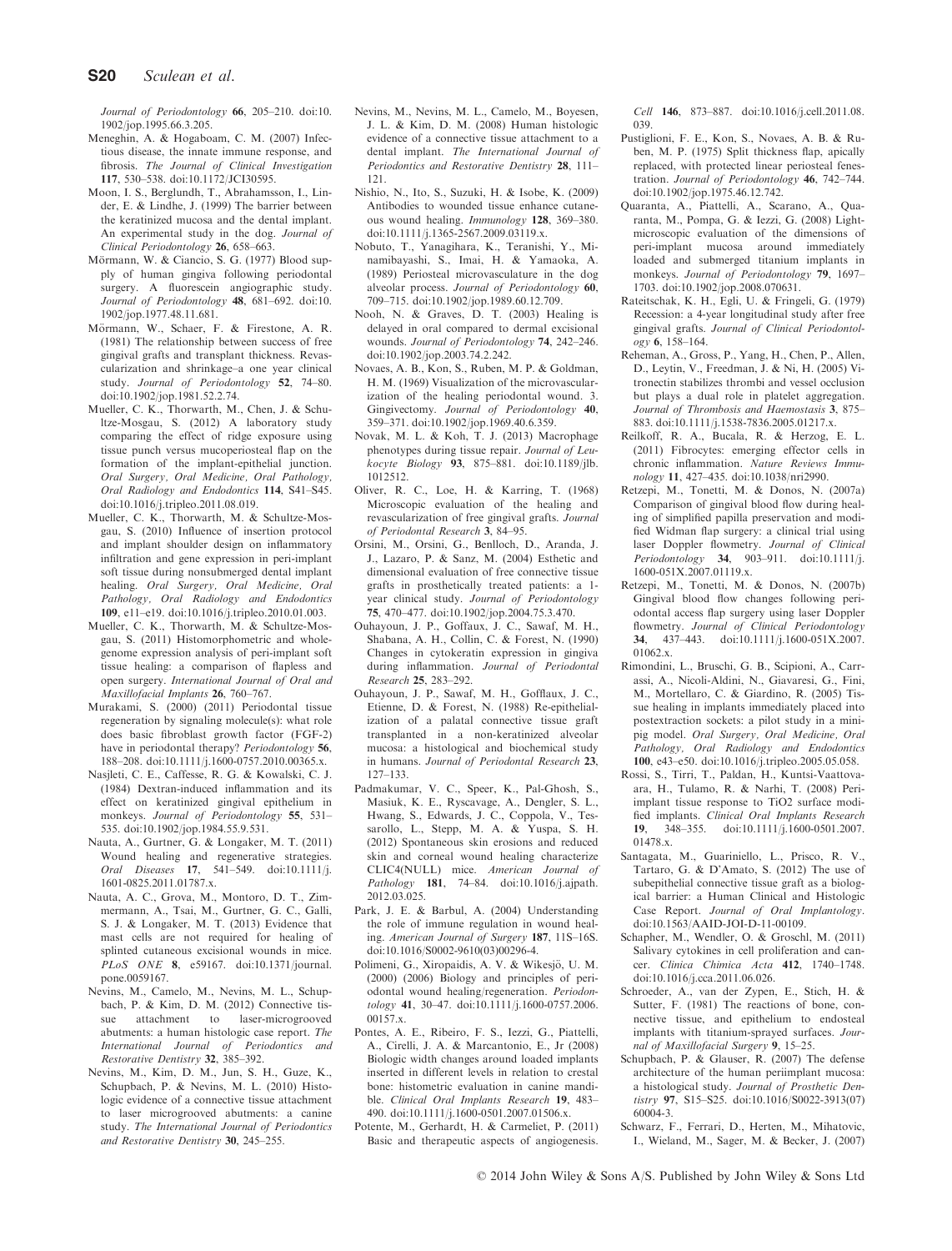Effects of surface hydrophilicity and microtopography on early stages of soft and hard tissue integration at non-submerged titanium implants: an immunohistochemical study in dogs. Journal of Periodontology 78, 2171–2184. doi:10.1902/jop.2007.070157.

- Schwarz, F., Mihatovic, I., Becker, J., Bormann, K. H., Keeve, P. L. & Friedmann, A. (2013) Histological evaluation of different abutments in the posterior maxilla and mandible: an experimental study in humans. Journal of Clinical Periodontology 40, 807–815. doi:10.1111/ jcpe.12115.
- Schwarz, F., Mihatovic, I., Ferrari, D., Wieland, M. & Becker, J. (2010) Influence of frequent clinical probing during the healing phase on healthy peri-implant soft tissue formed at different titanium implant surfaces: a histomorphometrical study in dogs. Journal of Clinical Periodontology 37, 551–562. doi:10.1111/j. 1600-051X.2010.01568.x.
- Sciubba, J. J., Waterhouse, J. P. & Meyer, J. (1978) A fine structural comparison of the healing of incisional wounds of mucosa and skin. Journal of Oral Pathology 7, 214–227.
- Sculean, A., Nikolidakis, D. & Schwarz, F. (2008) Regeneration of periodontal tissues: combinations of barrier membranes and grafting materials - biological foundation and preclinical evidence: a systematic review. Journal of Clinical Periodontology 35, 106–116. doi:10.1111/j. 1600-051X.2008.01263.x.
- Serhan, C. N., Chiang, N. & Van Dyke, T. E. (2008) Resolving inflammation: dual antiinflammatory and pro-resolution lipid mediators. Nature Reviews Immunology 8, 349–361. doi:10.1038/nri2294.
- Shaw, T. J. & Martin, P. (2009) Wound repair at a glance. Journal of Cell Science 122, 3209– 3213. doi:10.1242/jcs.031187.
- Shi, C. & Pamer, E. G. (2011) Monocyte recruitment during infection and inflammation. Nature Reviews Immunology 11, 762–774. doi:10. 1038/nri3070.
- Siar, C. H., Toh, C. G., Romanos, G., Swaminathan, D., Ong, A. H., Yaacob, H. & Nentwig, G. H. (2003) Peri-implant soft tissue integration of immediately loaded implants in the posterior macaque mandible: a histomorphometric study. Journal of Periodontology 74, 571–578. doi:10.1902/jop.2003.74.5.571.
- Singer, A. J. & Clark, R. A. (1999) Cutaneous wound healing. New England Journal of Medi-<br>cine 341, 738-746. doi:10.1056 doi:10.1056/ NEJM199909023411006.
- Sobral, L. M., Montan, P. F., Zecchin, K. G., Martelli-Junior, H., Vargas, P. A., Graner, E. & Coletta, R. D. (2011) Smad7 blocks transforming growth factor-beta1-induced gingival fibroblast-myofibroblast transition via inhibitory regulation of Smad2 and connective tissue growth factor. Journal of Periodontology 82, 642–651. doi:10.1902/jop.2010.100510.
- Staffileno, H., Jr & Levy, S. (1969) Histologic and clinical study of mucosal (gingival) transplants in dogs. Journal of Periodontology 40, 311–319. doi:10.1902/jop.1969.40.6.311.
- Staffileno, H., Levy, S. & Gargiulo, A. (1966) Histologic study of cellular mobilization and repair following a periosteal retention operation via split thickness mucogingival flap surgery. Journal of Periodontology 37, 117–131. doi:10.1902/jop.1966.37.2.117.
- Stahl, S. S., Weiner, J. M., Benjamin, S. & Yamada, L. (1971) Soft tissue healing following curettage and root planing. Journal of Periodontology 42, 678–684. doi:10.1902/jop.1971.42.11.678.
- Stavropoulos, A. & Wikesjo, U. M. (2012) Growth and differentiation factors for periodontal regeneration: a review on factors with clinical testing. Journal of Periodontal Research 47, 545–553. doi:10.1111/j.1600-0765.2012. 01478.x.
- Sugarman, E. F. (1969) A clinical and histological study of the attachment of grafted tissue to bone and teeth. Journal of Periodontology 40, 381–387. doi:10.1902/jop.1969.40.7.381.
- Sullivan, H. C. & Atkins, J. H. (1968) Free autogenous gingival grafts. 3. Utilization of grafts in the treatment of gingival recession. Periodontics 6, 152–160.
- Susin, C. & Wikesjo, U. M. (2013) Regenerative periodontal therapy: 30 years of lessons learned and unlearned. Periodontology 62, 232–242. doi:10.1111/prd.12003.
- Szpaderska, A. M., Egozi, E. I., Gamelli, R. L. & DiPietro, L. A. (2003a) The effect of thrombocytopenia on dermal wound healing. Journal of Investigative Dermatology 120, 1130–1137.
- Szpaderska, A. M., Zuckerman, J. D. & DiPietro, L. A. (2003b) Differential injury responses in oral mucosal and cutaneous wounds. Journal of Dental Research 82, 621–626.
- Tete, S., Mastrangelo, F., Bianchi, A., Zizzari, V. & Scarano, A. (2009) Collagen fiber orientation around machined titanium and zirconia dental implant necks: an animal study. International Journal of Oral and Maxillofacial Implants 24, 52–58.
- Thoma, D. S., Hammerle, C. H., Cochran, D. L., Jones, A. A., Gorlach, C., Uebersax, L., Mathes, S., Graf-Hausner, U. & Jung, R. E. (2011) Soft tissue volume augmentation by the use of collagen-based matrices in the dog mandible – a histological analysis. Journal of Clinical Periodontology 38, 1063–1070. doi:10.1111/ j.1600-051X.2011.01786.x.
- Thomsen, P. & Ericson, L. E. (1985) Light and transmission electron microscopy used to study the tissue morphology close to implants. Biomaterials 6, 421–424.
- Tomasek, J. J., Haaksma, C. J., Schwartz, R. J. & Howard, E. W. (2013) Whole animal knockout of smooth muscle alpha-actin does not alter excisional wound healing or the fibroblast-to-myofibroblast transition. Wound Repair Regeneration 21, 166–176. doi:10.1111/wrr. 12001.
- Tomasi, C., Tessarolo, F., Caola, I., Wennström, J., Nollo, G. & Berglundh, T. (2013) Morphogenesis of peri-implant mucosa revisited: an experimental study in humans. Clinical Oral Implants Research. doi:10.1111/clr.12223.
- Tonetti, M. S., Gerber, L. & Lang, N. P. (1994) Vascular adhesion molecules and initial development of inflammation in clinically healthy human keratinized mucosa around teeth and osseointegrated implants. Journal of Periodontal Research 29, 386–392.
- Vignoletti, F., de Sanctis, M., Berglundh, T., Abrahamsson, I. & Sanz, M. (2009) Early healing of implants placed into fresh extraction sockets: an experimental study in the beagle dog. III: soft tissue findings. Journal of Clinical Periodontology 36, 1059–1066. doi:10.1111/j. 1600-051X.2009.01489.x.
- Waerhaug, J. (1978) Healing of the dento-epithelial junction following subgingival plaque control. I. As observed in human biopsy material. Journal of Periodontology 49, 1–8. doi:10.1902/ jop.1978.49.1.1.
- Watzak, G., Zechner, W., Tangl, S., Vasak, C., Donath, K. & Watzek, G. (2006) Soft tissue around three different implant types after

1.5 years of functional loading without oral hygiene: a preliminary study in baboons. Clinical Oral Implants Research 17, 229–236. doi:10. 1111/j.1600-0501.2005.01217.x.

- Weber, C. E., Li, N. Y., Wai, P. Y. & Kuo, P. C. (2012) Epithelial-mesenchymal transition, TGF-beta, and osteopontin in wound healing and tissue remodeling after injury. Journal of Burn Care and Research 33, 311–318. doi:10. 1097/BCR.0b013e318240541e.
- Weber, H. P., Buser, D., Donath, K., Fiorellini, J. P., Doppalapudi, V., Paquette, D. W. & Williams, R. C. (1996) Comparison of healed tissues adjacent to submerged and nonsubmerged unloaded titanium dental implants. A histometric study in beagle dogs. Clinical Oral Implants Research 7, 11–19.
- Welander, M., Abrahamsson, I. & Berglundh, T. (2008) The mucosal barrier at implant abutments of different materials. Clinical Oral Implants Research 19, 635–641. doi:10.1111/j. 1600-0501.2008.01543.x.
- Wennerberg, A., Sennerby, L., Kultie, C. & Lekholm, U. (2003) Some soft tissue characteristics at implant abutments with different surface topography. A study in humans. Journal of Clinical Periodontology 30, 88–94.
- Wennström, J. (1983) Regeneration of gingiva following surgical excision. A clinical study. Journal of Clinical Periodontology 10, 287–297.
- Wennström, J. & Lindhe, J. (1983) Role of attached gingiva for maintenance of periodontal health. Healing following excisional and grafting procedures in dogs. Journal of Clinical Periodontology 10, 206–221.
- Wennström, J., Lindhe, J. & Nyman, S. (1981) Role of keratinized gingiva for gingival health. Clinical and histologic study of normal and regenerated gingival tissue in dogs. Journal of Clinical Periodontology 8, 311–328.
- Wikesjö, U. M., Crigger, M., Nilveus, R. & Selvig, K. A. (1991) Early healing events at the dentin-connective tissue interface. Light and transmission electron microscopy observations. Journal of Periodontology 62, 5-14. doi:10. 1902/jop.1991.62.1.5.
- Wikesjö, U. M. & Selvig, K. A. (1999) Periodontal wound healing and regeneration. Periodontology 2000 (19), 21–39.
- Wilson, T. G., Jr, Carnio, J., Schenk, R. & Myers, G. (2008) Absence of histologic signs of chronic inflammation following closed subgingival scaling and root planing using the dental endoscope: human biopsies - a pilot study. Journal of Periodontology 79, 2036–2041. doi:10.1902/jop.2008.080190.
- Wong, J. W., Gallant-Behm, C., Wiebe, C., Mak, K., Hart, D. A., Larjava, H. & Hakkinen, L. (2009) Wound healing in oral mucosa results in reduced scar formation as compared with skin: evidence from the red Duroc pig model and humans. Wound Repair Regeneration 17, 717– 729. doi:10.1111/j.1524-475X.2009.00531.x.
- Wynn, T. A. & Ramalingam, T. R. (2012) Mechanisms of fibrosis: therapeutic translation for fibrotic disease. Nature Medicine 18, 1028– 1040. doi:10.1038/nm.2807.
- Yamano, S., Al-Sowygh, Z. H., Gallucci, G. O., Wada, K., Weber, H. P. & Sukotjo, C. (2011) Early peri-implant tissue reactions on different titanium surface topographies. Clinical Oral Implants Research 22, 815–819. doi:10.1111/j. 1600-0501.2010.02059.x.
- Yoneda, N., Yasue, A., Watanabe, T. & Tanaka, E. (2013) Down-regulation of Smad3 accelerates palatal wound repair. Journal of Dental Research 92, 716–720. doi:10.1177/0022034513491575.